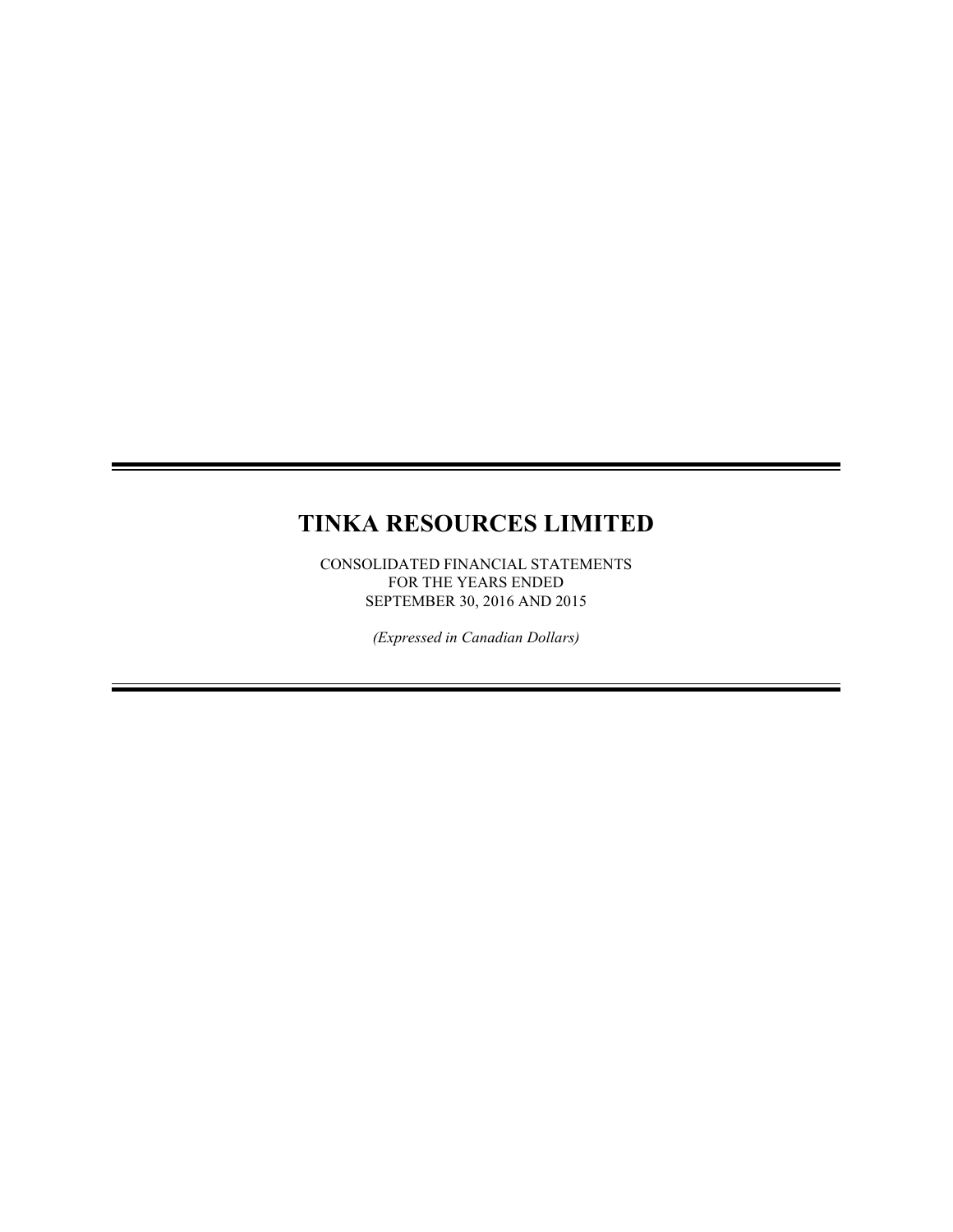

dhgroup.ca t 604.731.5881 f 604.731.9923

## **Independent Auditor's Report**

To the Shareholders of Tinka Resources Limited

We have audited the accompanying consolidated financial statements of Tinka Resources Limited, which comprise the consolidated statements of financial position as at September 30, 2016 and September 30, 2015, and the consolidated statements of comprehensive loss, consolidated statements of changes in equity and consolidated statements of cash flows for the years ended September 30, 2016 and September 30, 2015, and a summary of significant accounting policies and other explanatory information.

### **Management's Responsibility for the Consolidated Financial Statements**

Management is responsible for the preparation and fair presentation of these consolidated financial statements in accordance with International Financial Reporting Standards, and for such internal control as management determines is necessary to enable the preparation of consolidated financial statements that are free from material misstatement, whether due to fraud or error.

#### **Auditor's Responsibility**

Our responsibility is to express an opinion on these consolidated financial statements based on our audits. We conducted our audits in accordance with Canadian generally accepted auditing standards. Those standards require that we comply with ethical requirements and plan and perform the audit to obtain reasonable assurance about whether the consolidated financial statements are free from material misstatement.

An audit involves performing procedures to obtain audit evidence about the amounts and disclosures in the consolidated financial statements. The procedures selected depend on the auditor's judgment, including the assessment of the risks of material misstatement of the consolidated financial statements, whether due to fraud or error. In making those risk assessments, the auditor considers internal control relevant to the entity's preparation and fair presentation of the consolidated financial statements in order to design audit procedures that are appropriate in the circumstances, but not for the purpose of expressing an opinion on the effectiveness of the entity's internal control. An audit also includes evaluating the appropriateness of accounting policies used and the reasonableness of accounting estimates made by management, as well as evaluating the overall presentation of the consolidated financial statements.

We believe that the audit evidence we have obtained in our audits is sufficient and appropriate to provide a basis for our audit opinion.

#### **Opinion**

In our opinion, the consolidated financial statements present fairly, in all material respects, the financial position of Tinka Resources Limited as at September 30, 2016 and September 30, 2015, and its financial performance and its cash flows for the years ended September 30, 2016 and September 30, 2015 in accordance with International Financial Reporting Standards.

Vancouver, B.C.

*"D&H Group LLP"*

January 24, 2017 **Chartered Professional Accountants**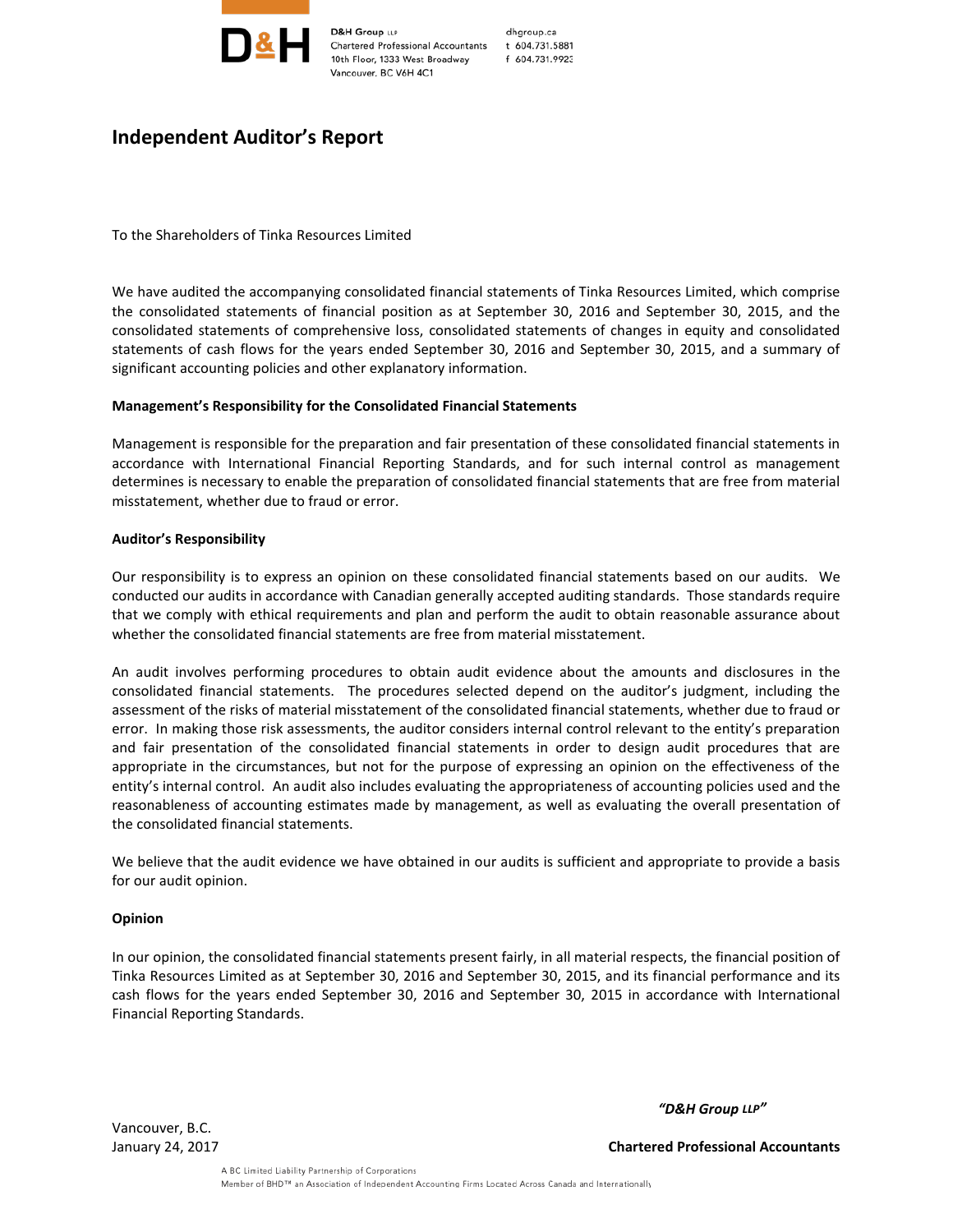# **TINKA RESOURCES LIMITED**

## **CONSOLIDATED STATEMENTS OF FINANCIAL POSITION**

*(Expressed in Canadian Dollars)*

|                                                                                                 | <b>Note</b> | September 30,<br>2016<br>\$               | September 30,<br>2015<br>S                |
|-------------------------------------------------------------------------------------------------|-------------|-------------------------------------------|-------------------------------------------|
| <b>ASSETS</b>                                                                                   |             |                                           |                                           |
| <b>Current assets</b><br>Cash<br>GST receivable<br>Amounts receivable<br>Prepaid expenses       |             | 1,765,069<br>2,691<br>5,073<br>61,096     | 6,912,872<br>1,966<br>11,077<br>44,771    |
| <b>Total current assets</b>                                                                     |             | 1,833,929                                 | 6,970,686                                 |
| <b>Non-current assets</b><br>Property, plant and equipment<br>Exploration and evaluation assets | 4<br>5      | 23,123<br>21,925,011                      | 39,820<br>18,797,958                      |
| <b>Total non-current assets</b>                                                                 |             | 21,948,134                                | 18,837,778                                |
| <b>TOTAL ASSETS</b>                                                                             |             | 23,782,063                                | 25,808,464                                |
| <b>LIABILITIES</b>                                                                              |             |                                           |                                           |
| <b>Current liabilities</b><br>Accounts payable and accrued liabilities                          | 7           | 142,149                                   | 550,975                                   |
| <b>TOTAL LIABILITIES</b>                                                                        |             | 142,149                                   | 550,975                                   |
| <b>SHAREHOLDERS' EQUITY</b><br>Share capital<br>Share-based payments reserve<br>Deficit         | 6<br>6      | 40,137,096<br>4,457,243<br>(20, 954, 425) | 40,137,096<br>4,363,949<br>(19, 243, 556) |
| <b>TOTAL SHAREHOLDERS' EQUITY</b>                                                               |             | 23,639,914                                | 25, 257, 489                              |
| <b>TOTAL LIABILITIES AND SHAREHOLDERS' EQUITY</b>                                               |             | 23,782,063                                | 25,808,464                                |

 $\mathcal{L}_\mathcal{L} = \{ \mathcal{L}_\mathcal{L} = \{ \mathcal{L}_\mathcal{L} = \{ \mathcal{L}_\mathcal{L} = \{ \mathcal{L}_\mathcal{L} = \{ \mathcal{L}_\mathcal{L} = \{ \mathcal{L}_\mathcal{L} = \{ \mathcal{L}_\mathcal{L} = \{ \mathcal{L}_\mathcal{L} = \{ \mathcal{L}_\mathcal{L} = \{ \mathcal{L}_\mathcal{L} = \{ \mathcal{L}_\mathcal{L} = \{ \mathcal{L}_\mathcal{L} = \{ \mathcal{L}_\mathcal{L} = \{ \mathcal{L}_\mathcal{$ 

**Nature of Operations** - Note 1

**Events after the Reporting Period** - Note 12

These consolidated financial statements were approved for issue by the Board of Directors on January 24, 2017 and are signed on its behalf by:

*/s/ Graham Carman /s/ Nick DeMare* Graham Carman Director Director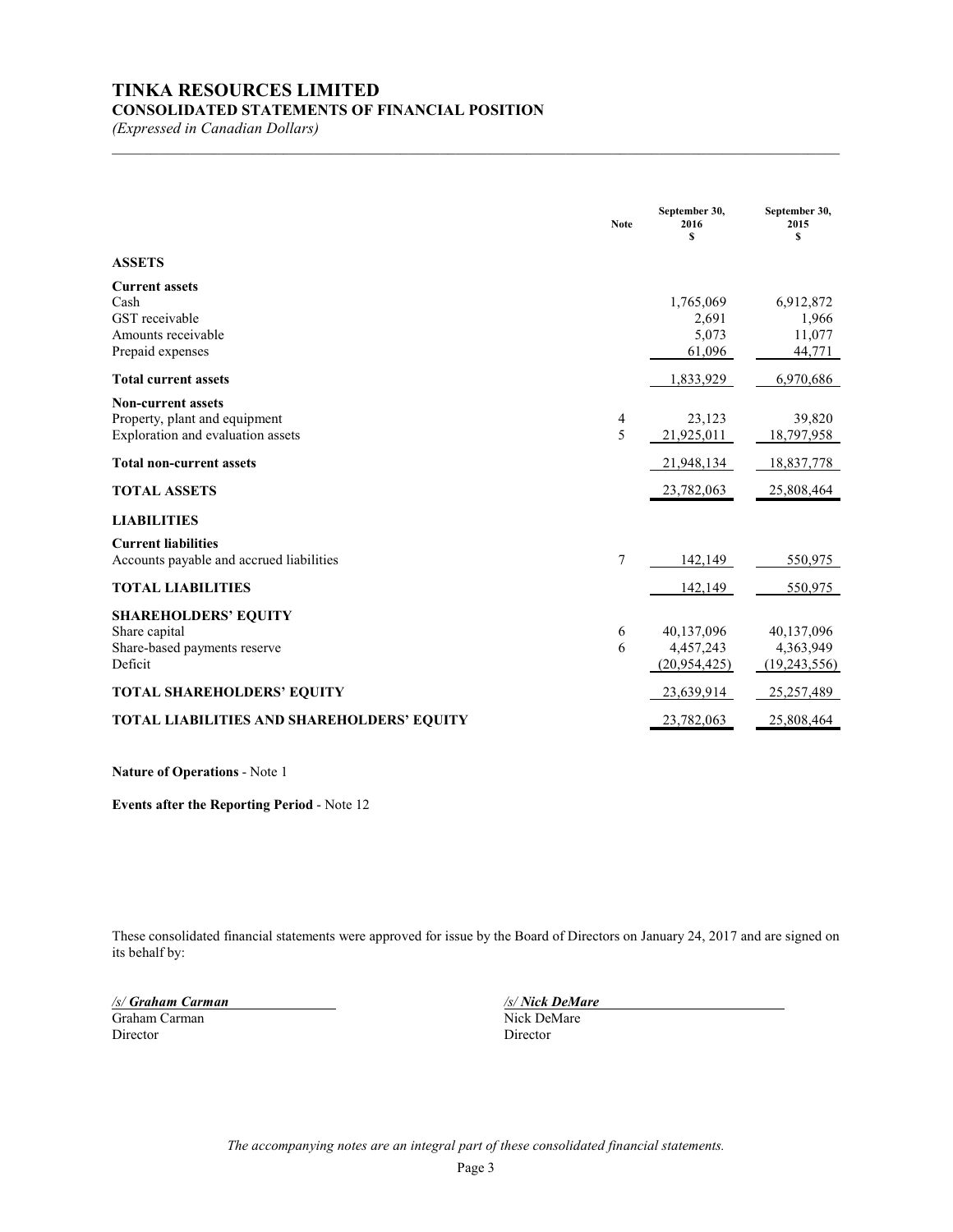## **TINKA RESOURCES LIMITED CONSOLIDATED STATEMENTS OF COMPREHENSIVE LOSS**

*(Expressed in Canadian Dollars)*

|                                                                          |             |             | <b>Year Ended September 30</b> |  |
|--------------------------------------------------------------------------|-------------|-------------|--------------------------------|--|
|                                                                          | <b>Note</b> | 2016<br>\$  | 2015<br>\$                     |  |
|                                                                          |             |             |                                |  |
| <b>Expenses</b>                                                          |             |             |                                |  |
| Accounting and administration                                            | 7(b)        | 57,762      | 63,766                         |  |
| Audit                                                                    |             | 32,640      | 32,808                         |  |
| Corporate development                                                    |             | 42,823      | 15,020                         |  |
| Depreciation                                                             |             | 7,897       | 10,617                         |  |
| General exploration                                                      |             | 28,349      | 19,890                         |  |
| Investment conferences                                                   |             | 45,298      | 24,005                         |  |
| Investor relations                                                       |             | 10,000      | 17,000                         |  |
| Legal                                                                    |             | 11,433      | 68,156                         |  |
| Management fees                                                          | 7(a)        | 220,000     | 220,000                        |  |
| Office                                                                   |             | 109,479     | 114,855                        |  |
| Professional fees                                                        | 7           | 225,912     | 275,273                        |  |
| Regulatory                                                               |             | 13,197      | 8,847                          |  |
| Rent                                                                     | 7           | 43,341      | 46,522                         |  |
| Salaries, wages and benefits                                             |             | 360,109     | 349,394                        |  |
| Shareholder costs                                                        |             | 25,075      | 13,793                         |  |
| Share-based compensation                                                 | 6(d)        | 93,294      | 527,014                        |  |
| Transfer agent                                                           |             | 6,129       | 19,485                         |  |
| Travel and related                                                       |             | 147,797     | 138,749                        |  |
|                                                                          |             |             |                                |  |
|                                                                          |             | 1,480,535   | 1,965,194                      |  |
| Loss before other items                                                  |             | (1,480,535) | (1,965,194)                    |  |
| <b>Other items</b>                                                       |             |             |                                |  |
| Interest income                                                          |             | 33,422      | 53,214                         |  |
| Foreign exchange (loss) gain                                             |             | (54, 848)   | 221,266                        |  |
| Impairment of exploration and evaluation assets                          | 5           | (208,908)   |                                |  |
|                                                                          |             | (230, 334)  | 274,480                        |  |
|                                                                          |             |             |                                |  |
| Net loss and comprehensive loss for the year                             |             | (1,710,869) | (1,690,714)                    |  |
| Loss per share - basic and diluted                                       |             | \$(0.01)    | \$(0.01)                       |  |
|                                                                          |             |             |                                |  |
| Weighted average number of common shares outstanding - basic and diluted |             | 149,807,322 | 127,592,795                    |  |

 $\mathcal{L}_\text{max} = \mathcal{L}_\text{max} = \mathcal{L}_\text{max} = \mathcal{L}_\text{max} = \mathcal{L}_\text{max} = \mathcal{L}_\text{max} = \mathcal{L}_\text{max} = \mathcal{L}_\text{max} = \mathcal{L}_\text{max} = \mathcal{L}_\text{max} = \mathcal{L}_\text{max} = \mathcal{L}_\text{max} = \mathcal{L}_\text{max} = \mathcal{L}_\text{max} = \mathcal{L}_\text{max} = \mathcal{L}_\text{max} = \mathcal{L}_\text{max} = \mathcal{L}_\text{max} = \mathcal{$ 

*The accompanying notes are an integral part of these consolidated financial statements.*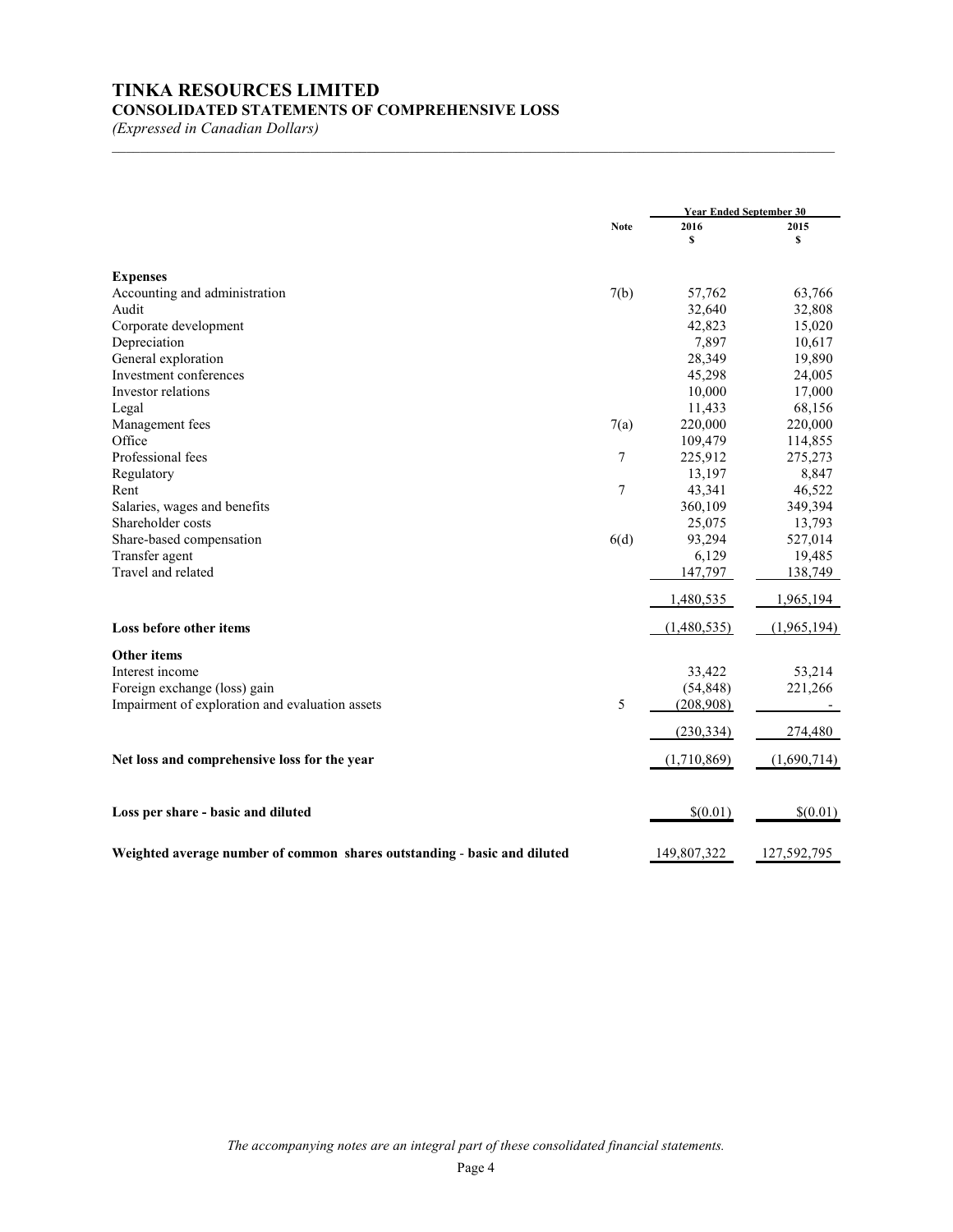## **TINKA RESOURCES LIMITED CONSOLIDATED STATEMENTS OF CHANGES IN EQUITY**

*(Expressed in Canadian Dollars)*

|                                      | Year Ended September 30, 2016 |                          |                                                       |                     |                               |
|--------------------------------------|-------------------------------|--------------------------|-------------------------------------------------------|---------------------|-------------------------------|
|                                      | <b>Share Capital</b>          |                          |                                                       |                     |                               |
|                                      | Number of<br><b>Shares</b>    | Amount<br>Ś              | <b>Share-Based</b><br><b>Payments</b><br>Reserve<br>S | <b>Deficit</b><br>S | <b>Total</b><br><b>Equity</b> |
| <b>Balance at September 30, 2015</b> | 149,807,322                   | 40,137,096               | 4,363,949                                             | (19,243,556)        | 25, 257, 489                  |
| Share-based compensation<br>Net loss | $\blacksquare$                | $\overline{\phantom{0}}$ | 93,294                                                | (1,710,869)         | 93,294<br>(1,710,869)         |
| <b>Balance at September 30, 2016</b> | 149,807,322                   | 40,137,096               | 4,457,243                                             | (20, 954, 425)      | 23,639,914                    |

 $\mathcal{L}_\text{max} = \mathcal{L}_\text{max} = \mathcal{L}_\text{max} = \mathcal{L}_\text{max} = \mathcal{L}_\text{max} = \mathcal{L}_\text{max} = \mathcal{L}_\text{max} = \mathcal{L}_\text{max} = \mathcal{L}_\text{max} = \mathcal{L}_\text{max} = \mathcal{L}_\text{max} = \mathcal{L}_\text{max} = \mathcal{L}_\text{max} = \mathcal{L}_\text{max} = \mathcal{L}_\text{max} = \mathcal{L}_\text{max} = \mathcal{L}_\text{max} = \mathcal{L}_\text{max} = \mathcal{$ 

|                                                                                                                                   | Year Ended September 30, 2015 |                                  |                                                              |                     |                                                             |
|-----------------------------------------------------------------------------------------------------------------------------------|-------------------------------|----------------------------------|--------------------------------------------------------------|---------------------|-------------------------------------------------------------|
|                                                                                                                                   | <b>Share Capital</b>          |                                  |                                                              |                     |                                                             |
|                                                                                                                                   | <b>Number of Shares</b>       | Amount<br>\$                     | <b>Share-Based</b><br><b>Payments</b><br><b>Reserve</b><br>s | <b>Deficit</b><br>S | <b>Total</b><br><b>Equity</b><br>S                          |
| <b>Balance at September 30, 2014</b>                                                                                              | 116,022,729                   | 32,997,206                       | 3,834,525                                                    | (17, 552, 842)      | 19,278,889                                                  |
| Common shares issued for:<br>Cash-private placement<br>Finder's fees<br>Share issue costs<br>Share-based compensation<br>Net loss | 33,737,093<br>47,500          | 7,253,475<br>7,803<br>(121, 388) | 2,410<br>527,014                                             | (1.690.714)         | 7,253,475<br>10,213<br>(121, 388)<br>527,014<br>(1,690,714) |
| <b>Balance at September 30, 2015</b>                                                                                              | 149,807,322                   | 40,137,096                       | 4.363.949                                                    | (19,243,556)        | 25,257,489                                                  |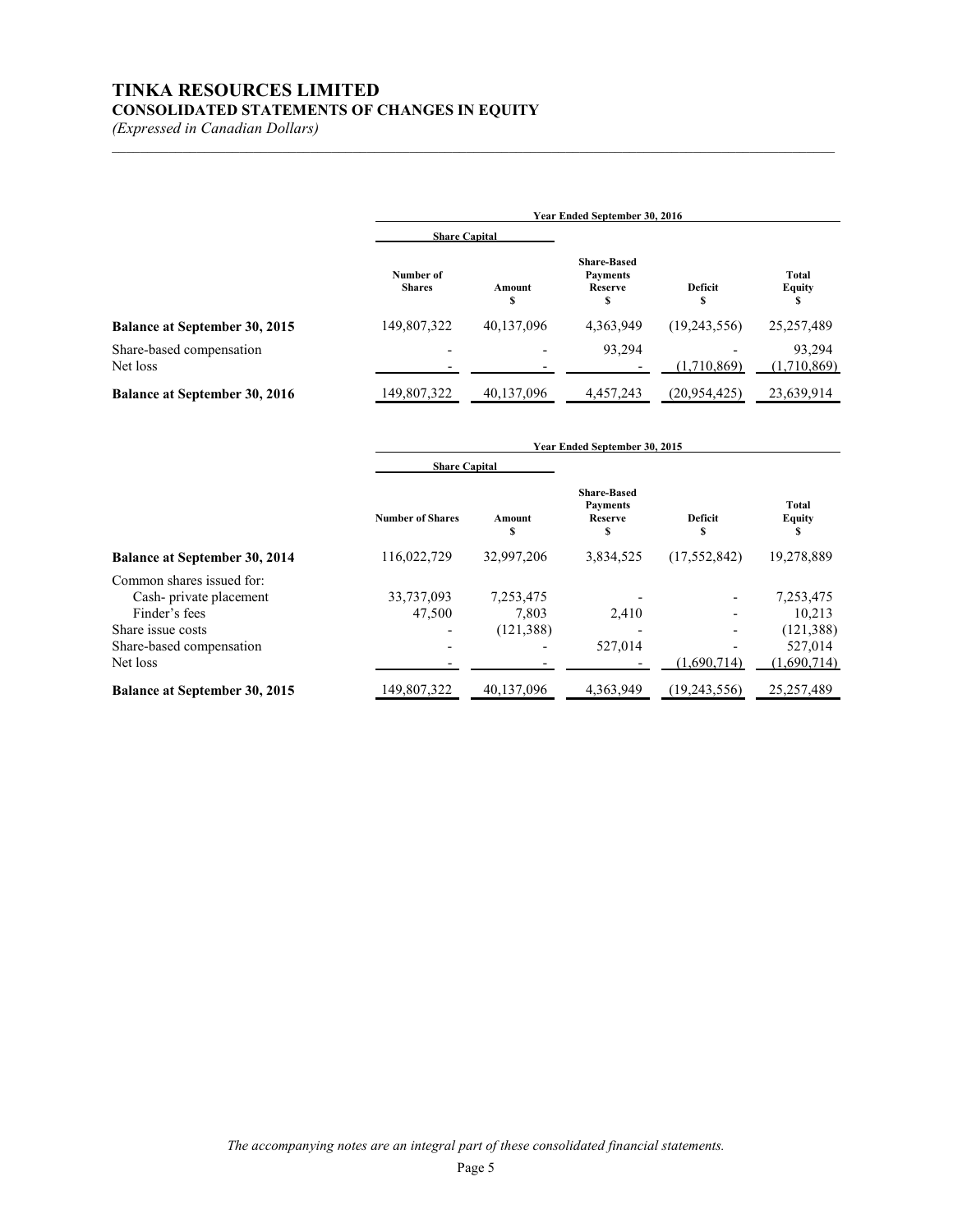# **TINKA RESOURCES LIMITED**

## **CONSOLIDATED STATEMENTS OF CASH FLOWS**

*(Expressed in Canadian Dollars)*

|                                                   | <b>Year Ended September 30.</b> |             |
|---------------------------------------------------|---------------------------------|-------------|
|                                                   | 2016                            | 2015        |
|                                                   | \$                              | s           |
| <b>Operating activities</b>                       |                                 |             |
| Net loss for the year                             | (1,710,869)                     | (1,690,714) |
| Adjustments for:                                  |                                 |             |
| Depreciation                                      | 7,897                           | 10,617      |
| Share-based compensation                          | 93,294                          | 527,014     |
| Impairment of exploration and evaluation assets   | 208,908                         |             |
| Changes in non-cash working capital items:        |                                 |             |
| GST receivable                                    | (725)                           | 32,885      |
| Amounts receivable                                | 6,004                           | (3,574)     |
| Prepaid expenses                                  | (16,325)                        | (15,357)    |
| Accounts payable and accrued liabilities          | 2,220                           | (92,031)    |
| Net cash used in operating activities             | (1,409,596)                     | (1,231,160) |
| <b>Investing activities</b>                       |                                 |             |
| Expenditures on exploration and evaluation assets | (3,733,961)                     | (4,829,979) |
| Additions to property, plant and equipment        | (4,246)                         | (6,836)     |
| Net cash used in investing activities             | (3,738,207)                     | (4,836,815) |
| <b>Financing activities</b>                       |                                 |             |
| Issuance of common shares                         |                                 | 7,253,475   |
| Share issue costs                                 |                                 | (111, 175)  |
| Net cash generated from financing activities      |                                 | 7,142,300   |
| Net change in cash                                | (5, 147, 803)                   | 1,074,325   |
| Cash at beginning of year                         | 6,912,872                       | 5,838,547   |
| Cash at end of year                               | 1,765,069                       | 6,912,872   |

\_\_\_\_\_\_\_\_\_\_\_\_\_\_\_\_\_\_\_\_\_\_\_\_\_\_\_\_\_\_\_\_\_\_\_\_\_\_\_\_\_\_\_\_\_\_\_\_\_\_\_\_\_\_\_\_\_\_\_\_\_\_\_\_\_\_\_\_\_\_\_\_\_\_\_\_\_\_\_\_\_\_\_\_\_\_\_\_\_\_\_\_\_\_\_\_\_\_\_\_\_\_\_

**Supplemental cash flow information** - See Note 11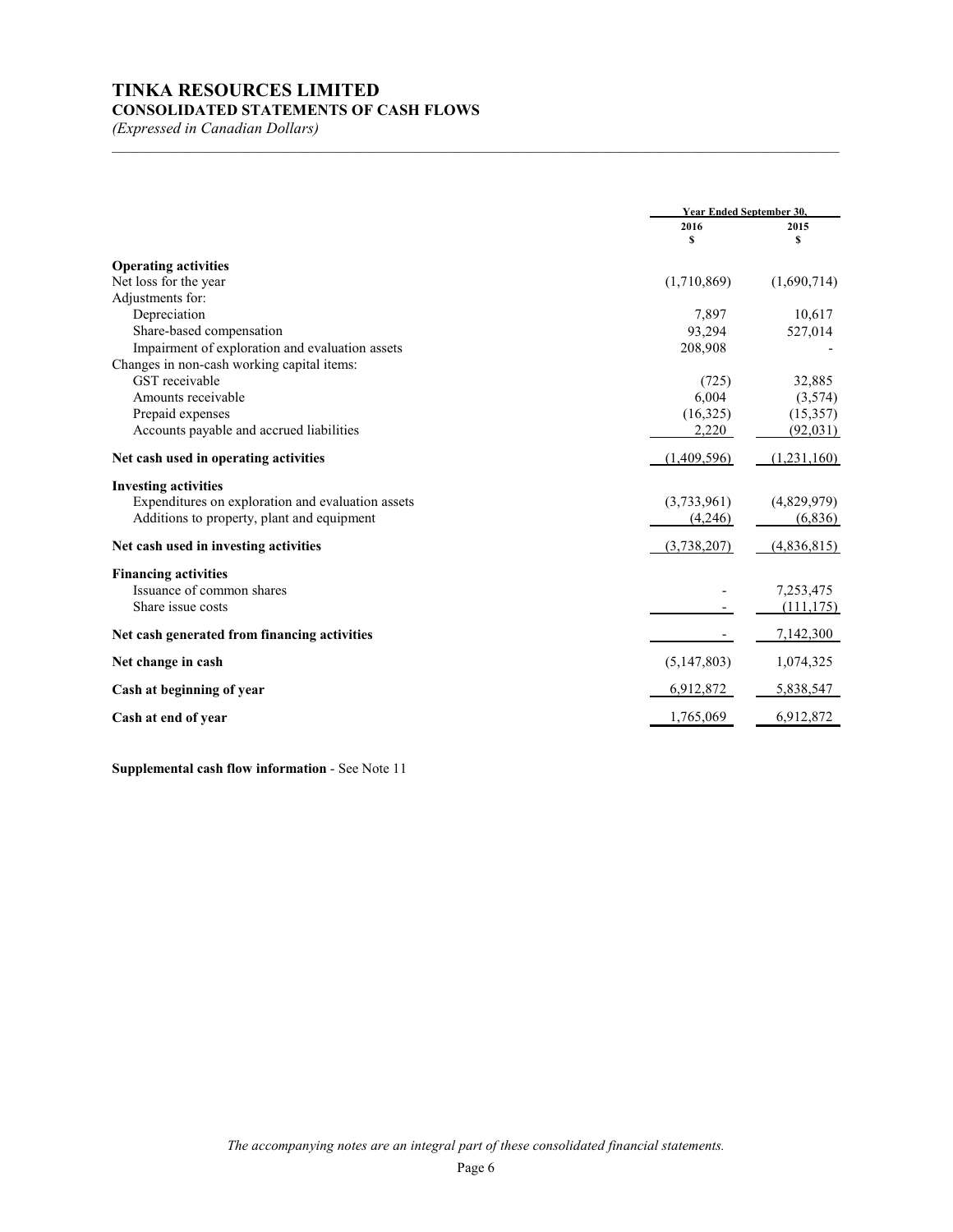## **TINKA RESOURCES LIMITED NOTES TO THE CONSOLIDATED FINANCIAL STATEMENTS FOR THE YEARS ENDED SEPTEMBER 30, 2016 AND 2015**

*(Expressed in Canadian Dollars)*

#### **1. Nature of Operations**

Tinka Resources Limited (the "Company") was incorporated on September 15, 1987 under the provisions of the Company Act (British Columbia). The Company is listed and traded on the TSX Venture Exchange ("TSXV") under the symbol "TK". The Company's principal office is located at #1305 - 1090 West Georgia Street, Vancouver, British Columbia, V6E 3V7 Canada.

**\_\_\_\_\_\_\_\_\_\_\_\_\_\_\_\_\_\_\_\_\_\_\_\_\_\_\_\_\_\_\_\_\_\_\_\_\_\_\_\_\_\_\_\_\_\_\_\_\_\_\_\_\_\_\_\_\_\_\_\_\_\_\_\_\_\_\_\_\_\_\_\_\_\_\_\_\_\_\_\_\_\_\_\_\_\_\_\_\_\_\_\_\_**

The Company is a junior mineral exploration company currently engaged in the acquisition and exploration of precious and base metals on mineral properties located in Peru. On the basis of information to date, the Company has not yet determined whether these properties contain economically recoverable ore reserves. The underlying value of the mineral resource interests is entirely dependent on the existence of economically recoverable reserves, the ability of the Company to obtain the necessary financing to complete exploration and development and upon future profitable production. Mineral resource interests represent costs incurred to date, less amounts amortized and/or written off, and do not necessarily represent present or future values.

As at September 30, 2016 the Company had working capital in the amount of \$1,691,780. These consolidated financial statements have been prepared on a going concern basis which assumes that the Company will be able to realize its assets and discharge its liabilities in the normal course of business operations for the foreseeable future. The Company's ability to continue as a going concern is dependent upon the ability of the Company to obtain the necessary financing to develop properties and to establish future profitable production. To date the Company has not earned significant revenues and is considered to be in the exploration stage. The Company's operations are funded from equity financings which are dependent upon many external factors and may be difficult to impossible to secure or raise when required. The Company will require additional equity financing to continue exploration and drilling activities on its mineral property interests in Peru and to fund ongoing corporate and administrative costs. While the Company has been successful in securing financings in the past, there can be no assurance that it will be able to do so in the future. These consolidated financial statements do not reflect any adjustments related to conditions that occurred subsequent to September 30, 2016.

In November 2016 the Company completed an equity financing of \$11,000,000. See also Note 12(a).

#### **2. Basis of Preparation**

#### *Statement of Compliance*

These consolidated financial statements have been prepared in accordance with International Financial Reporting Standards, ("IFRS") as issued by the International Accounting Standards Board ("IASB") and interpretations of the IFRS Interpretations Committee ("IFRIC").

#### *Basis of Measurement*

The Company's consolidated financial statements have been prepared on the historical cost basis except for the revaluation of certain financial assets and financial liabilities to fair value.

#### *Details of the Group*

In addition to the Company, the consolidated financial statements include all subsidiaries. Subsidiaries are all corporations over which the Company is able, directly or indirectly, to control financial and operating policies, which is the authority usually connected with holding majority voting rights. Subsidiaries are fully consolidated from the date on which control is acquired by the Company. Inter-company transactions and balances are eliminated upon consolidation. They are deconsolidated from the date that control by the Company ceases.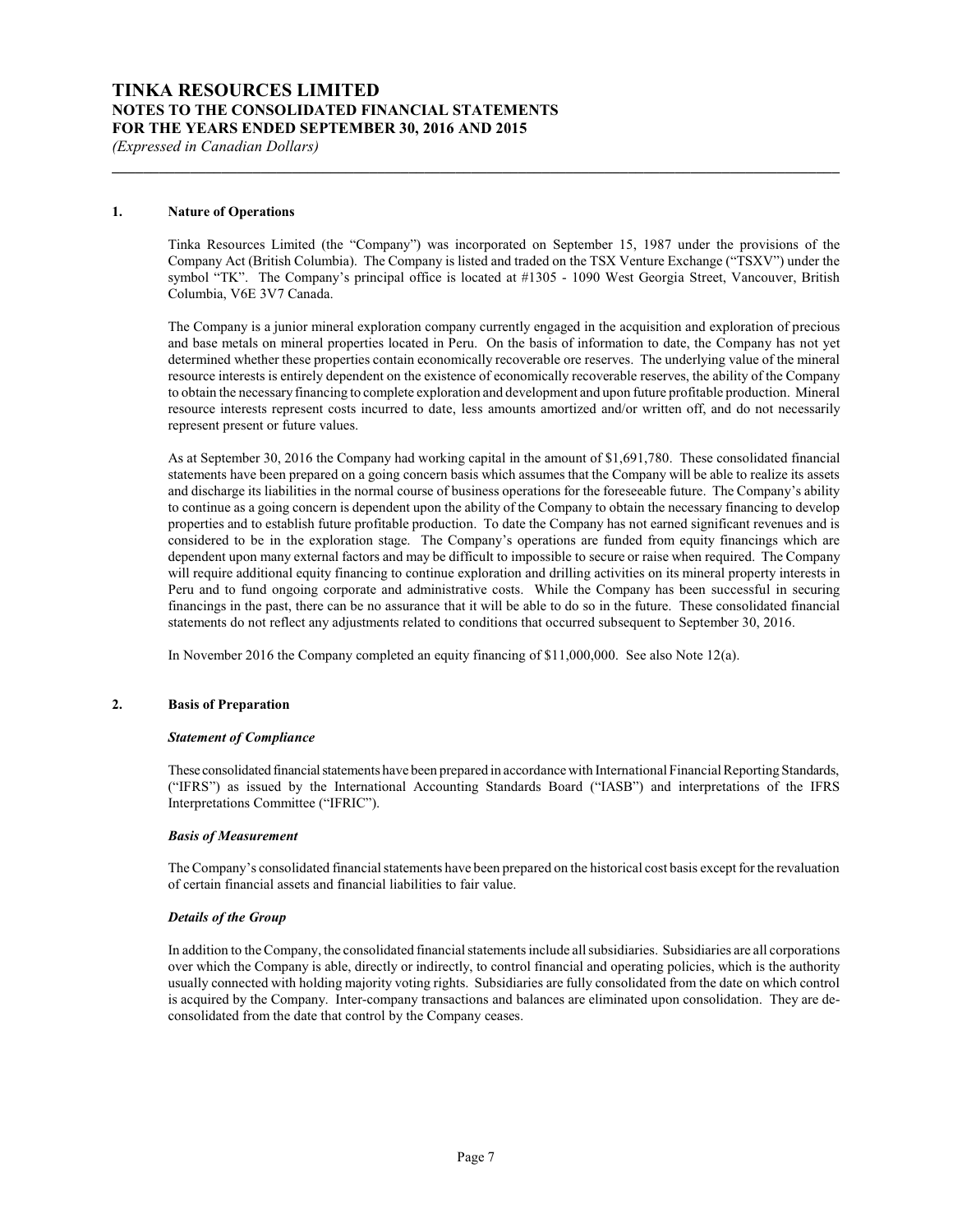#### **2. Basis of Preparation** (continued)

The subsidiaries of the Company are as follows:

| Company                | <b>Location of Incorporation</b> | <b>Ownership Interest</b> |
|------------------------|----------------------------------|---------------------------|
| Darwin Resources Corp. | Canada                           | $100\%$                   |
| Tinka Resources S.A.C. | Peru                             | $100\%$                   |
| Darwin Peru S.A.C.     | Peru                             | $100\%$                   |

**\_\_\_\_\_\_\_\_\_\_\_\_\_\_\_\_\_\_\_\_\_\_\_\_\_\_\_\_\_\_\_\_\_\_\_\_\_\_\_\_\_\_\_\_\_\_\_\_\_\_\_\_\_\_\_\_\_\_\_\_\_\_\_\_\_\_\_\_\_\_\_\_\_\_\_\_\_\_\_\_\_\_\_\_\_\_\_\_\_\_\_\_\_**

#### **3. Summary of Significant Accounting Policies**

#### *Critical Judgments and Sources of Estimation Uncertainty*

The preparation of these consolidated financial statements requires management to make certain estimates, judgments and assumptions that affect the reported amounts of assets and liabilities at the date of the consolidated financial statements and reported amounts of expenses during the reporting period. Actual outcomes could differ from these estimates. These financial statements include estimates which, by their nature, are uncertain. The impacts of such estimates are pervasive throughout the financial statements, and may require accounting adjustments based on future occurrences. Revisions to accounting estimates are recognized in the period in which the estimate is revised and future periods if the revision affects both current and future periods. These estimates are based on historical experience, current and future economic conditions and other factors, including expectations of future events that are believed to be reasonable under the circumstances.

#### *Critical Judgments*

The following are critical judgments that management has made in the process of applying accounting policies and that have the most significant effect on the amounts recognized in the financial statements:

- (i) The determination of categories of financial assets and financial liabilities has been identified as an accounting policy which involves judgments or assessments made by management.
- (ii) Management is required to assess the functional currency of each entity of the Company. In concluding that the Canadian dollar is the functional currency of the parent and its subsidiary companies, management considered the currency that mainly influences the cost of providing goods and services in each jurisdiction in which the Company operates. As no single currency was clearly dominant the Company also considered secondary indicators including the currency in which funds from financing activities are denominated and the currency in which funds are retained.
- (iii) Management is required to assess impairment in respect of intangible exploration and evaluation assets. The triggering events are defined in IFRS 6. In making the assessment, management is required to make judgments on the status of each project and the future plans towards finding commercial reserves. The nature of exploration and evaluation activity is such that only a proportion of projects are ultimately successful and some assets are likely to become impaired in future periods.
- (iv) Although the Company takes steps to verify title to exploration and evaluation assets in which it has an interest, these procedures do not guarantee the Company's title. Such properties may be subject to prior agreements or transfers and title may be affected by undetected defects.

#### *Estimation Uncertainty*

The following are key assumptions concerning the future and other key sources of estimation uncertainty that have a significant risk of resulting in a material adjustment to the carrying amount of assets and liabilities within the next financial year: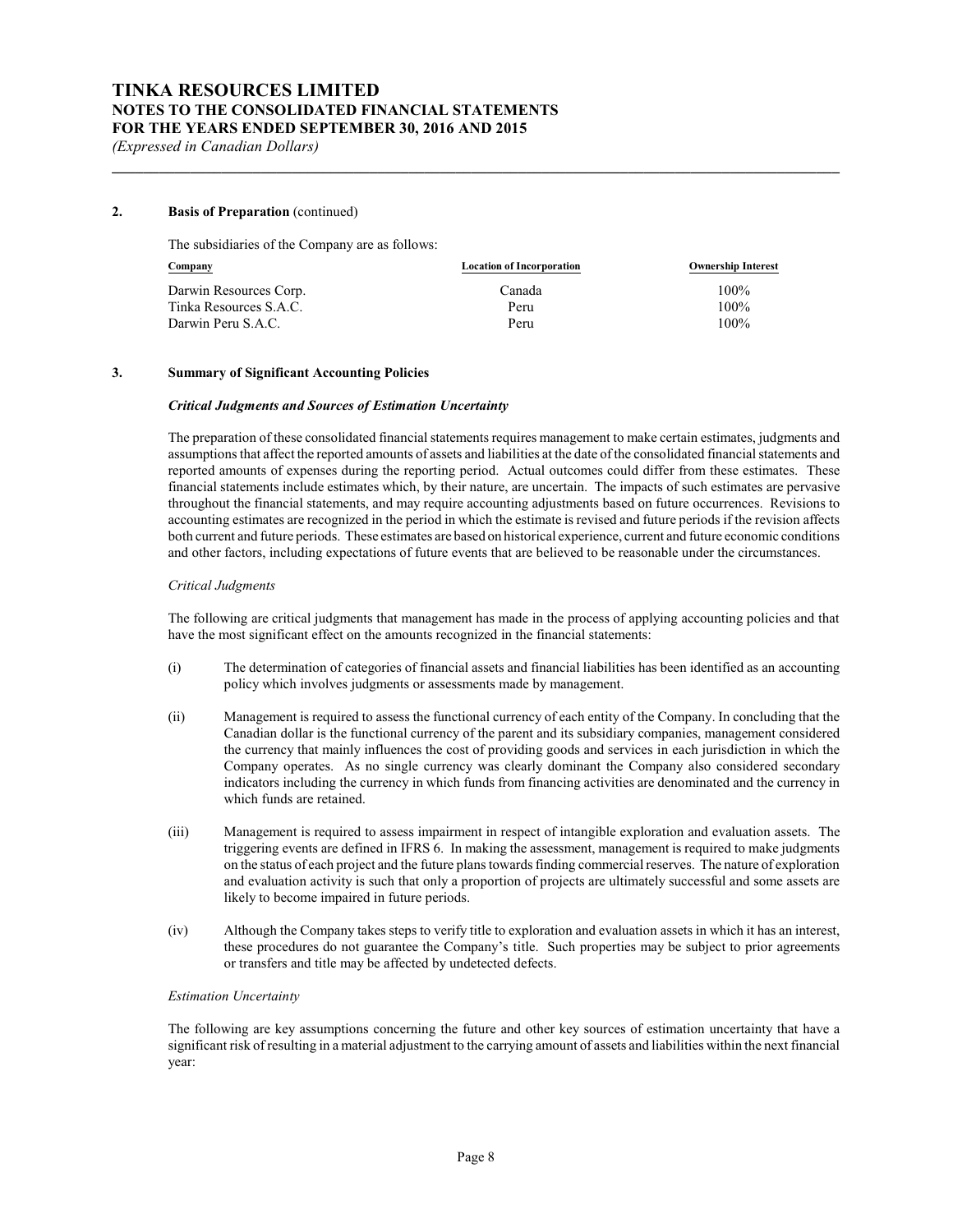#### **3. Summary of Significant Accounting Policies** (continued)

(i) Provisions for income taxes are made using the best estimate of the amount expected to be paid based on a qualitative assessment of all relevant factors. The Company reviews the adequacy of these provisions at the end of the reporting period. However, it is possible that at some future date an additional liability could result from audits by taxing authorities. Where the final outcome of these tax-related matters is different from the amounts that were originally recorded, such differences will affect the tax provisions in the period in which such determination is made.

**\_\_\_\_\_\_\_\_\_\_\_\_\_\_\_\_\_\_\_\_\_\_\_\_\_\_\_\_\_\_\_\_\_\_\_\_\_\_\_\_\_\_\_\_\_\_\_\_\_\_\_\_\_\_\_\_\_\_\_\_\_\_\_\_\_\_\_\_\_\_\_\_\_\_\_\_\_\_\_\_\_\_\_\_\_\_\_\_\_\_\_\_\_**

(ii) The assessment of any impairment of evaluation and exploration assets, and property, plant and equipment is dependent upon estimates of the recoverable amount that take into account factors such as reserves, economic and market conditions and the useful lives of assets. An impairment charge of \$208,908 was made in fiscal 2016 for costs associated with certain concessions in Peru. See Note 5. Management has concluded that there were no impairment indicators with respect to other exploration and evaluation assets and property, plant and equipment. In fiscal 2015 management concluded that there were no impairment indicators and no impairment charge was required.

#### *Cash and Cash Equivalents*

Cash includes cash in bank and demand deposits. Cash equivalents include short-term, highly liquid investments that are readily convertible to known amounts of cash and which are subject to an insignificant risk of change in value. The Company is not exposed to significant credit or interest rate risk although cash is held in excess of federally insured limits with a major financial institution. At September 30, 2016 and 2015, the Company did not have any cash equivalents.

#### *Amounts Receivable*

Receivables are recognized initially at fair value and subsequently measured at amortized cost using the effective interest method, less provision for impairment. Receivables are classified as loans and receivables. A provision for impairment of receivables is established when there is objective evidence that the Company will not be able to collect all amounts due according to the original terms of the receivables.

#### *Accounts Payable and Accrued Liabilities*

Payables are obligations to pay for materials or services that have been acquired in the ordinary course of business from suppliers. Payables are classified as current liabilities if payment is due within one year or less (or in the normal operating cycle of the business if longer). If not, they are presented as non-current liabilities.

Payables are classified as other financial liabilities initially at fair value and subsequently measured at amortized cost using the effective interest method.

#### *Exploration and Evaluation Assets*

The Company is in the exploration stage with respect to its investment in exploration and evaluation assets and, accordingly, follows the practice of capitalizing all costs relating to the acquisition of, exploration for and development of mineral properties and crediting all proceeds received against the cost of the related properties. Such costs include, but are not exclusive to, geological and geophysical studies, exploratory drilling and sampling. At such time as commercial production commences, these costs will be charged to operations on a unit-of-production method based on proven and probable reserves. The aggregate costs related to abandoned mineral properties are charged to operations at the time of any abandonment, or when it has been determined that there is evidence of a permanent impairment. An impairment charge relating to a mineral property is subsequently reversed when new exploration results or actual or potential proceeds on sale or farmout of the property result in a revised estimate of the recoverable amount, but only to the extent that this does not exceed the original carrying value of the property that would have resulted if no impairment had been recognized.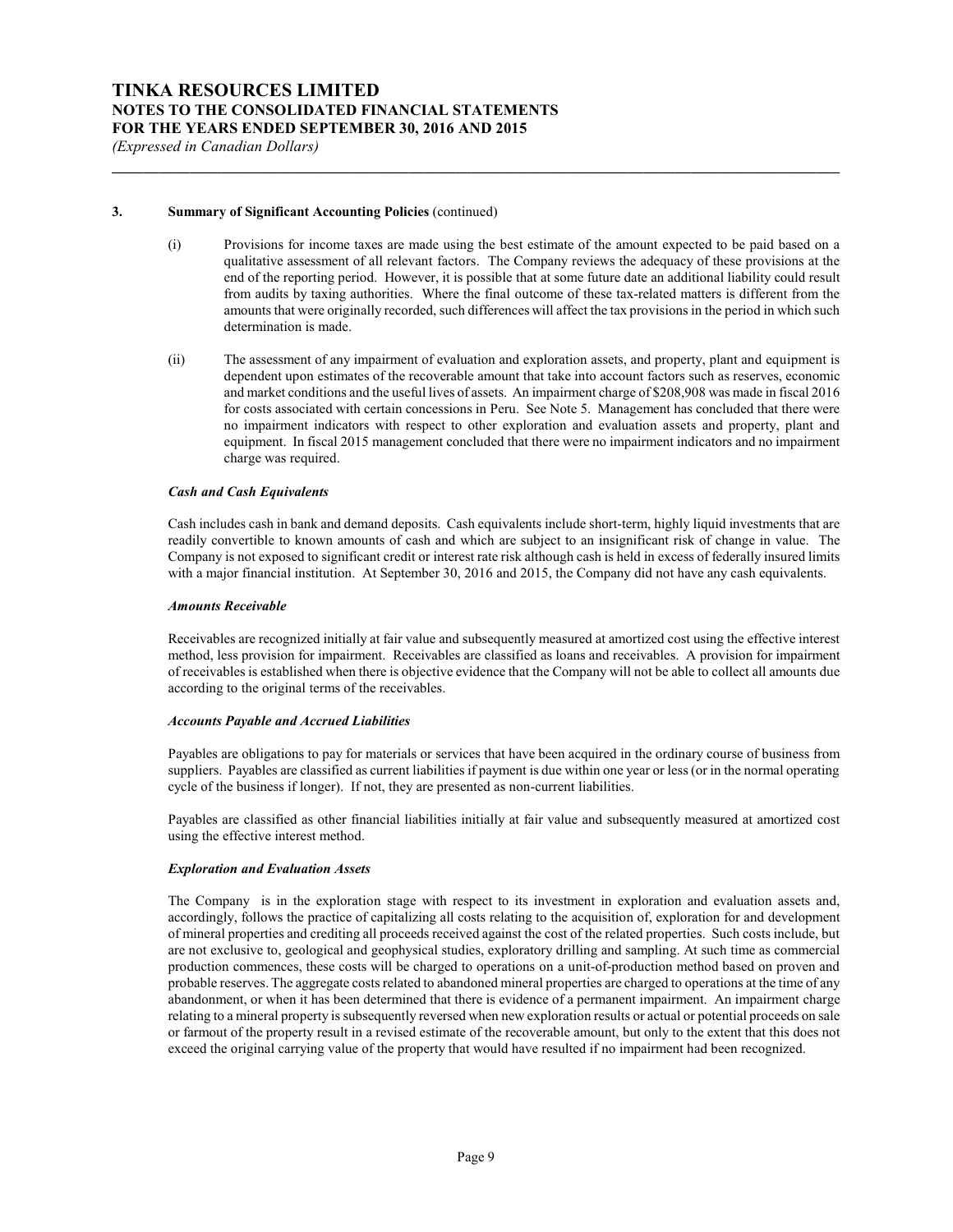#### **3. Summary of Significant Accounting Policies** (continued)

The recoverability of amounts shown for exploration and evaluation assets is dependent upon the discoveryof economically recoverable reserves, the ability of the Company to obtain financing to complete development of the properties, and on future production or proceeds of disposition.

**\_\_\_\_\_\_\_\_\_\_\_\_\_\_\_\_\_\_\_\_\_\_\_\_\_\_\_\_\_\_\_\_\_\_\_\_\_\_\_\_\_\_\_\_\_\_\_\_\_\_\_\_\_\_\_\_\_\_\_\_\_\_\_\_\_\_\_\_\_\_\_\_\_\_\_\_\_\_\_\_\_\_\_\_\_\_\_\_\_\_\_\_\_**

The Company recognizes in income costs recovered on mineral properties when amounts received or receivable are in excess of the carrying amount.

Once the technical feasibility and commercial viability of the extraction of mineral resources in an area of interest are demonstrable, exploration and evaluation assets attributable to that area of interest are first tested for impairment and then reclassified to mining property and development assets.

The Company also accounts for foreign value added taxes as part of deferred costs. These amounts are treated as a reduction in the carrying costs of exploration and evaluation assets as they are recovered.

All capitalized exploration and evaluation expenditure is monitored for indications of impairment. Where a potential impairment is indicated, assessments are performed for each area of interest. To the extent that an exploration expenditure is not expected to be recovered, it is charged to the results of operations.

#### *Property, Plant and Equipment*

Property, plant and equipment are carried at cost, less accumulated depreciation and accumulated impairment losses.

The cost of an item of property, plant and equipment consists of the purchase price, any costs directly attributable to bringing the asset to the location and condition necessary for its intended use and an initial estimate of the costs of dismantling and removing the item and restoring the site on which it is located.

Property, plant and equipment are depreciated annually on a straight-line basis over the estimated useful life of the assets, at a rate of between 20% and 25% for office furniture and equipment and vehicles.

An item of property, plant and equipment is derecognized upon disposal or when no future economic benefits are expected to arise from the continued use of the asset. Any gain or loss arising on disposal of the asset, determined as the difference between the net disposal proceeds and the carrying amount of the asset, is recognized in profit or loss in the consolidated statement of comprehensive income or loss.

Where an item of plant and equipment comprises major components with different useful lives, the components are accounted for as separate items of plant and equipment. Expenditures incurred to replace a component of an item of plant and equipment that is accounted for separately, including major inspection and overhaul expenditures are capitalized.

The Company compares the carrying value of property, plant and equipment to estimated net recoverable amounts, based on estimated future cash flows, to determine whether there is any indication of impairment whenever events or circumstances warrant.

#### *Impairment of Assets*

At each financial position reporting date, the carrying amounts of the Company's assets are reviewed to determine whether there is any indication that those assets are impaired. If any such indication exists, the recoverable amount of the asset is estimated in order to determine the extent of the impairment, if any. Where the asset does not generate cash flows that are independent from other assets, the Company estimates the recoverable amount of the cash-generating unit to which the asset belongs.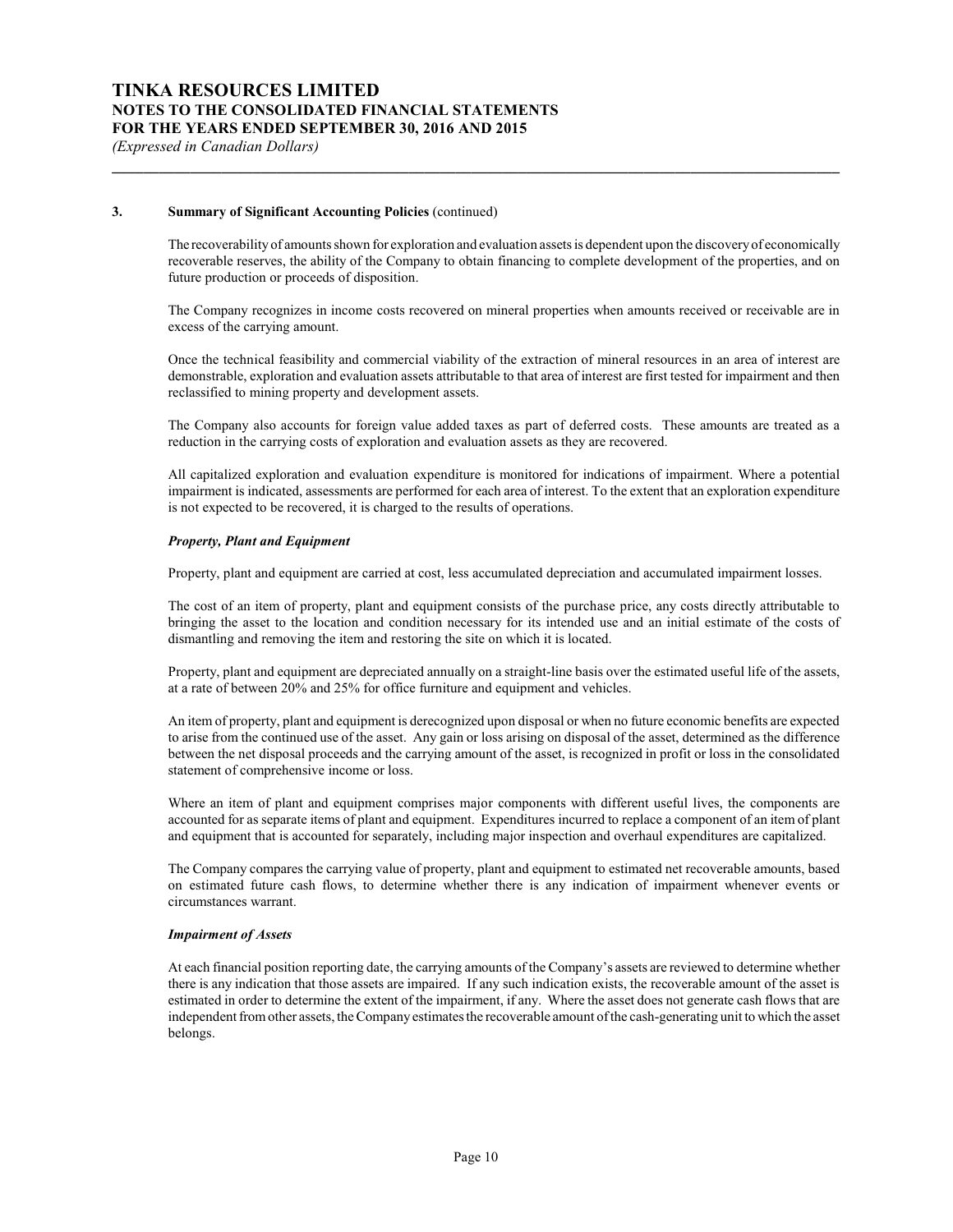## **TINKA RESOURCES LIMITED NOTES TO THE CONSOLIDATED FINANCIAL STATEMENTS FOR THE YEARS ENDED SEPTEMBER 30, 2016 AND 2015**

*(Expressed in Canadian Dollars)*

#### **3. Summary of Significant Accounting Policies** (continued)

An asset's recoverable amount is the higher of fair value less costs to sell and value in use. Fair value is determined as the amount that would be obtained from the sale of the asset in an arm's length transaction between knowledgeable and willing parties. In assessing value in use, the estimated future cash flows are discounted to their present value using a pre-tax discount rate that reflects current market assessments of the time value of money and the risks specific to the asset. If the recoverable amount of an asset or cash generating unit is estimated to be less than its carrying amount, the carrying amount of the asset is reduced to its recoverable amount and the impairment loss is recognized in the profit or loss for the period.

**\_\_\_\_\_\_\_\_\_\_\_\_\_\_\_\_\_\_\_\_\_\_\_\_\_\_\_\_\_\_\_\_\_\_\_\_\_\_\_\_\_\_\_\_\_\_\_\_\_\_\_\_\_\_\_\_\_\_\_\_\_\_\_\_\_\_\_\_\_\_\_\_\_\_\_\_\_\_\_\_\_\_\_\_\_\_\_\_\_\_\_\_\_**

Where an impairment loss subsequently reverses, the carrying amount of the asset (or cash-generating unit) is increased to the revised estimate of its recoverable amount, so that the increased carrying amount does not exceed the carrying amount that would have been determined had no impairment loss been recognized for the asset (or cash-generating unit) in prior years. A reversal of an impairment loss is recognized immediately in profit or loss.

#### *Decommissioning Provision*

An obligation to incur restoration, rehabilitation and environmental costs arises when environmental disturbance is caused by the exploration, development or ongoing production of a mineral interest by or on behalf of the Company. Costs for restoration of site damage which is created on an ongoing basis during exploration and evaluation are provided for at their net present values and charged against profits in the period such exploration and evaluation occurs. Discount rates using a risk-free rate that reflects the time value of money are used to calculate the net present value. The related liability is adjusted for each period for the unwinding of the discount rate and for changes to the current market-based discount rate, amount or timing of the underlying cash flows needed to settle the obligation. As at September 30, 2016 and 2015 the Company does not have any decommissioning obligations.

#### *Financial Instruments*

All financial assets are initially recorded at fair value and designated upon inception into one of the following four categories: held to maturity, available for sale, loans and receivables or at fair value through profit or loss.

Financial assets classified as fair value through profit or loss are measured at fair value with unrealized gains and losses recognized through comprehensive loss. Cash is classified as fair value through profit or loss.

Financial assets classified as loans and receivables and held to maturity are measured at amortized cost. Amounts receivable are classified as loans and receivables.

Financial assets classified as available for sale are measured at fair value with unrealized gains and losses recognized in other comprehensive income (loss) except for losses in value that are considered other than temporary. At September 30, 2016 and 2015 the Company has not classified any financial assets as available-for-sale.

Transaction costs associated with fair value through profit or loss are expensed as incurred, while transaction costs associated with all other financial assets are included in the initial carrying amount of the asset.

All financial liabilities are initially recorded at fair value and designated upon inception as fair value through profit or loss or other financial liabilities.

Financial liabilities classified as other financial liabilities are measured at amortized cost. Accounts payable and accrued liabilities are classified as other financial liabilities.

Financial liabilities classified as fair value through profit or loss are measured at fair value with unrealized gains and losses recognized through comprehensive loss. At September 30, 2016 and 2015 the Company has not classified any financial liabilities as fair value through profit or loss.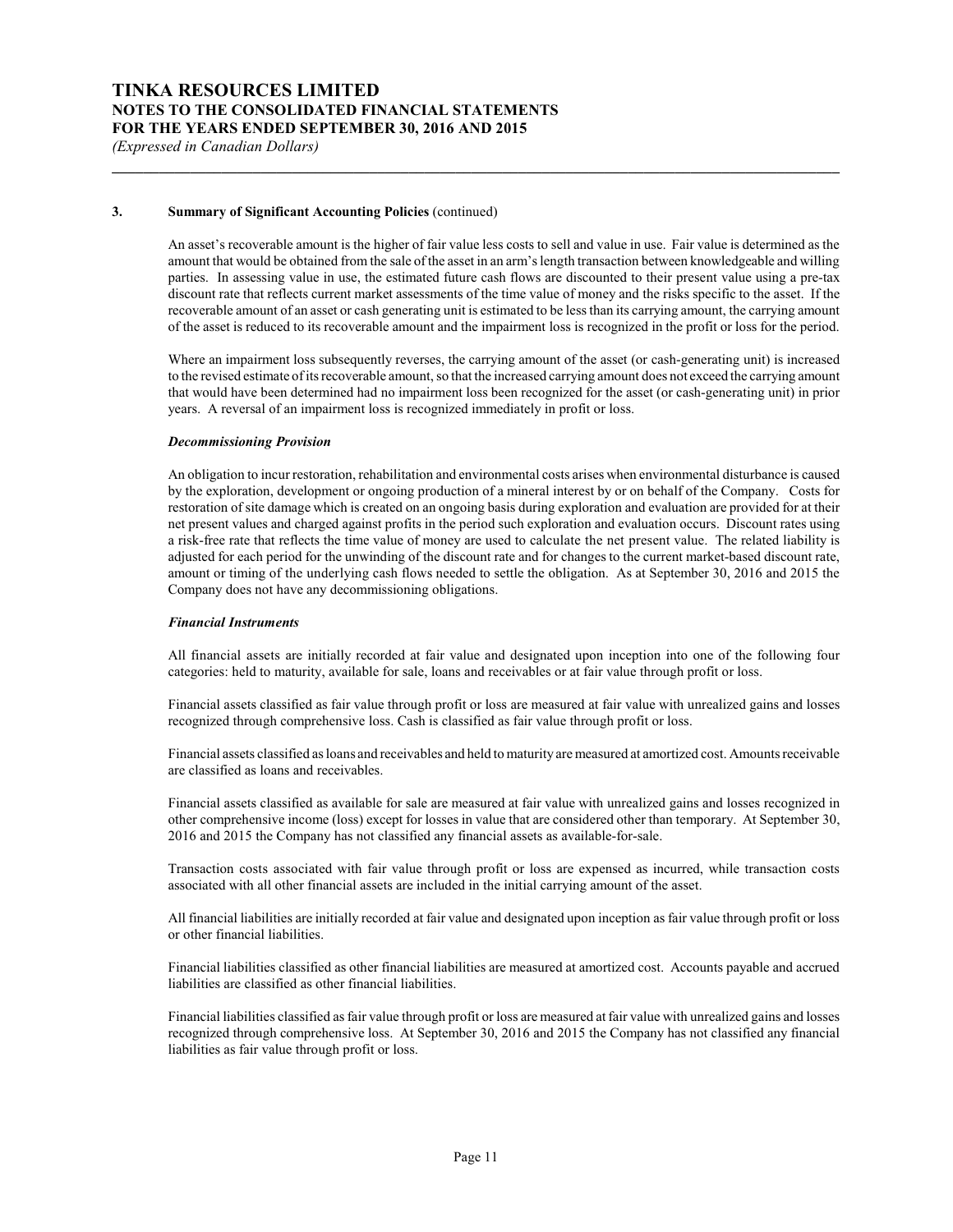#### **3. Summary of Significant Accounting Policies** (continued)

#### *Share Capital*

Common shares issued by the Company are classified as equity. Costs directly attributable to the issue of common shares, share purchase warrants and share options are recognized as a deduction from equity, net of any related income tax effects.

**\_\_\_\_\_\_\_\_\_\_\_\_\_\_\_\_\_\_\_\_\_\_\_\_\_\_\_\_\_\_\_\_\_\_\_\_\_\_\_\_\_\_\_\_\_\_\_\_\_\_\_\_\_\_\_\_\_\_\_\_\_\_\_\_\_\_\_\_\_\_\_\_\_\_\_\_\_\_\_\_\_\_\_\_\_\_\_\_\_\_\_\_\_**

#### *Equity Financing*

The Company engages in equity financing transactions to obtain the funds necessary to continue operations and explore and evaluate mineral properties. These equity financing transactions may involve issuance of common shares or units. Units typically comprise a certain number of common shares and share purchase warrants. Depending on the terms and conditions of each equity financing transaction, the warrants are exercisable into additional common shares at a price prior to expiry as stipulated by the terms of the transaction. The Company adopted a residual value method with respect to the measurement of common shares and share purchase warrants issued as private placement units. The fair value of the common shares issued in the private placements is determined by the closing quoted bid price on the price reservation date, if applicable, or the announcement date. The balance, if any, is allocated to the attached share purchase warrants.

#### *Share-Based Payment Transactions*

The share option plan allows Company employees and consultants to acquire shares of the Company. The fair value of share options granted is recognized as a share-based compensation expense with a corresponding increase in the equity settled share-based payments reserve in equity. An individual is classified as an employee when the individual is an employee for legal or tax purposes (direct employee) or provides services similar to those performed by a direct employee.

For employees the fair value is measured at grant date and each tranche is recognized separately on a straight line basis over the period during which the share options vest. The fair value of the share options granted is measured using the Black-Scholes option pricing model taking into account the terms and conditions upon which the share options were granted. Expected volatility is based on available historical volatility of the Company's share price. At the end of each reporting period, the amount recognized as an expense is adjusted to reflect the actual number of share options that are expected to vest.

Equity-settled share-based payment transactions with non-employees are measured at the fair value of the goods or services received. However, if the fair value cannot be estimated reliably, the share-based payment transaction is measured at the fair value of the equity instruments granted at the date the Company receives the goods or the services.

#### *Current and Deferred Income Taxes*

The tax expense comprises current and deferred tax. Tax is recognized in the statement of comprehensive loss, except to the extent that it relates to items recognized in other comprehensive income or directly in equity. In this case the tax is also recognized in other comprehensive income or directly in equity, respectively.

#### *Current Tax*

The current income tax charge is calculated on the basis of the tax laws enacted or substantively enacted at the statement of financial position date in the countries where the Company's subsidiaries and associates operate and generate taxable income. Management periodically evaluates positions taken in tax returns with respect to situations in which applicable tax regulation is subject to interpretation. It establishes provisions where appropriate on the basis of amounts expected to be paid to the tax authorities.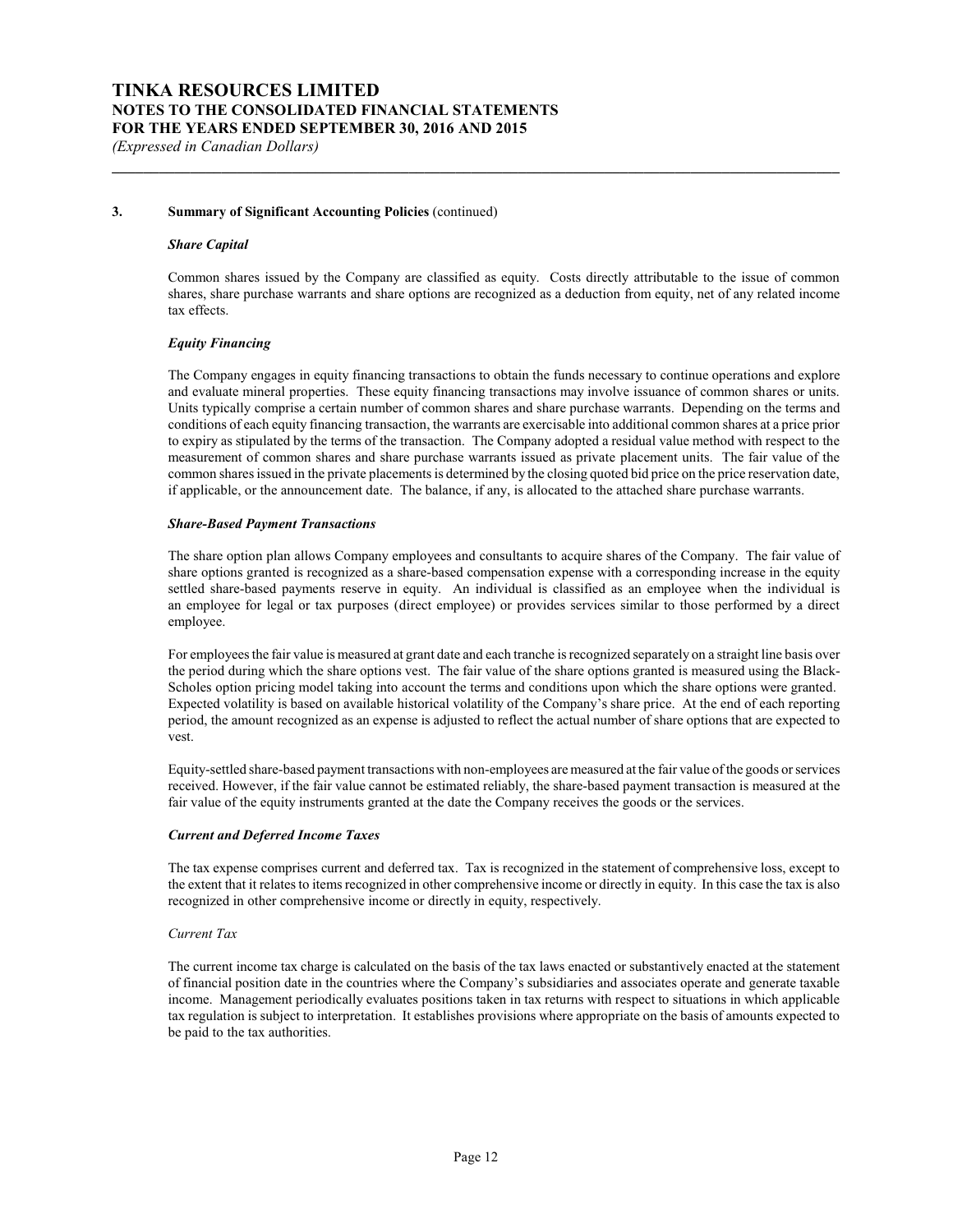#### **3. Summary of Significant Accounting Policies** (continued)

#### *Deferred Tax*

Deferred income tax is recognized, using the liability method, on temporary differences arising between the tax bases of assets and liabilities and their carrying amounts in the consolidated financial statements. However, the deferred income tax is not accounted for if it arises from initial recognition of an asset or liability in a transaction other than a business combination that at the time of the transaction affects neither accounting nor taxable profit or loss. Deferred income tax is determined using tax rates (and laws) that have been enacted or substantively enacted by the statement of financial position date and are expected to apply when the related deferred income tax asset is realized or the deferred income tax liability is settled.

**\_\_\_\_\_\_\_\_\_\_\_\_\_\_\_\_\_\_\_\_\_\_\_\_\_\_\_\_\_\_\_\_\_\_\_\_\_\_\_\_\_\_\_\_\_\_\_\_\_\_\_\_\_\_\_\_\_\_\_\_\_\_\_\_\_\_\_\_\_\_\_\_\_\_\_\_\_\_\_\_\_\_\_\_\_\_\_\_\_\_\_\_\_**

Deferred income tax assets are recognized only to the extent that it is probable that future taxable profit will be available against which the temporary differences can be utilized.

Deferred income tax is provided on temporary differences arising on investments in subsidiaries, except where the timing of the reversal of the temporary difference is controlled by the Company and it is probable that the temporary difference will not reverse in the foreseeable future. Deferred income tax assets and liabilities are offset when there is a legally enforceable right to offset current tax assets against current tax liabilities and when the deferred income tax assets and liabilities relate to income taxes levied by the same taxation authority on either the taxable entity or different taxable entities where there is an intention to settle the balances on a net basis.

#### *Loss Per Share*

Basic loss per share is computed by dividing loss attributable to common shareholders by the weighted average number of common shares outstanding during the period. The computation of diluted loss per share assumes the conversion, exercise or contingent issuance of securities only when such conversion, exercise or issuance would have a dilutive effect on loss per share. The dilutive effect of convertible securities is reflected in diluted earnings per share by application of the "if converted" method. The dilutive effect of outstanding options and warrants and their equivalents is reflected in diluted loss per share.

#### *Foreign Currency Translation*

#### *Functional and Presentation Currency*

The financial statements of the Company's subsidiaries are prepared in the local currency of their home jurisdictions. Consolidation of each subsidiary includes re-measurement from the local currency to the subsidiary's functional currency. Each subsidiary's functional currency, being the currency of the primary economic environment in which the subsidiary operates, is the Canadian dollar. The consolidated financial statements are presented in Canadian dollars.

Exchange rates published by the Bank of Canada were used to translate subsidiaryfinancial statements into the consolidated financial statements. Income and expenses for each statement of comprehensive loss presented are translated using the rates prevailing on the transaction dates. All resulting foreign exchange differences are recognized in comprehensive loss.

#### *Foreign Currency Transactions*

Foreign currency transactions are translated into the functional currency using the exchange rates prevailing on the dates of the transactions. Foreign exchange gains and losses resulting from the settlement of such transactions and from the translation at period-end exchange rates of monetary assets and liabilities denominated in foreign currencies are recognized in comprehensive loss.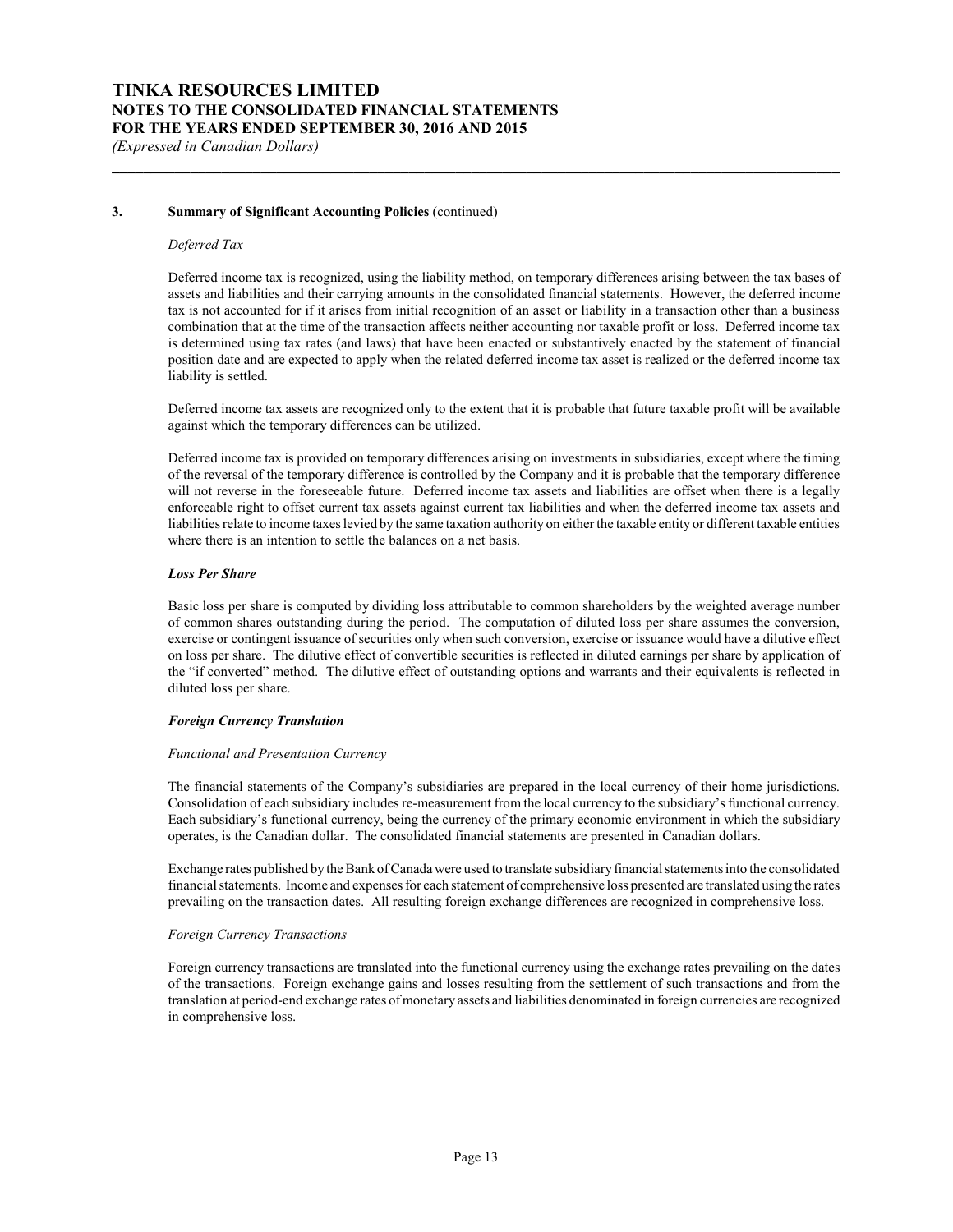#### **3. Summary of Significant Accounting Policies** (continued)

#### *Accounting Standards and Interpretations Issued but Not Yet Effective*

As at the date of these financial statements, the following standards have not been applied in these financial statements:

**\_\_\_\_\_\_\_\_\_\_\_\_\_\_\_\_\_\_\_\_\_\_\_\_\_\_\_\_\_\_\_\_\_\_\_\_\_\_\_\_\_\_\_\_\_\_\_\_\_\_\_\_\_\_\_\_\_\_\_\_\_\_\_\_\_\_\_\_\_\_\_\_\_\_\_\_\_\_\_\_\_\_\_\_\_\_\_\_\_\_\_\_\_**

- (i) The completed version of IFRS 9, *Financial Instruments*, was issued in July 2014. The completed standard provides for revised guidance on the classification and measurement of financial assets. It also introduces a new expected credit loss model for calculating impairment for financial assets. The new hedging guidance that was issued in November 2013 is incorporated into this new final standard. This final version of IFRS 9 will be effective for periods beginning on or after January 1, 2018, with early adoption permitted.
- (ii) IFRS 15 outlines the principles for recognizing revenue from contracts with customers. The new standard establishes a new five-step model for revenue arising from contracts with customers. Under IFRS 15, revenue is recognized at an amount that reflects the consideration to which an entity expects to be entitled in exchange for transferring goods or services to a customer. The new standard is effective for annual periods beginning on or after January 1, 2018, and is applicable to all entities and will supersede all current revenue recognition requirements under IFRS.

Management is currently assessing the impact of these new standards on the Company's accounting policies and financial statement presentation.

| 4. |  | <b>Property, Plant and Equipment</b> |
|----|--|--------------------------------------|
|----|--|--------------------------------------|

| Cost:                                         | <b>Office Furniture</b><br>and<br>Equipment<br>\$ | <b>Vehicles</b><br>\$  | <b>Total</b><br>S       |
|-----------------------------------------------|---------------------------------------------------|------------------------|-------------------------|
| Balance at September 30, 2014<br>Additions    | 87,795<br>6,836                                   | 101,141                | 188,936<br>6,836        |
| Balance at September 30, 2015<br>Additions    | 94,631<br>4,246                                   | 101,141                | 195,772<br>4,246        |
| Balance at September 30, 2016                 | 98,877                                            | 101,141                | 200,018                 |
| <b>Accumulated Depreciation:</b>              |                                                   |                        |                         |
| Balance at September 30, 2014<br>Depreciation | (53, 586)<br>(12, 227)                            | (68, 785)<br>(21, 354) | (122, 371)<br>(33,581)  |
| Balance at September 30, 2015<br>Depreciation | (65, 813)<br>(10, 842)                            | (90, 139)<br>(10, 101) | (155, 952)<br>(20, 943) |
| Balance at September 30, 2016                 | (76, 655)                                         | (100, 240)             | (176, 895)              |
| <b>Carrying Value:</b>                        |                                                   |                        |                         |
| Balance at September 30, 2015                 | 28,818                                            | 11,002                 | 39,820                  |
| Balance at September 30, 2016                 | 22,222                                            | 901                    | 23,123                  |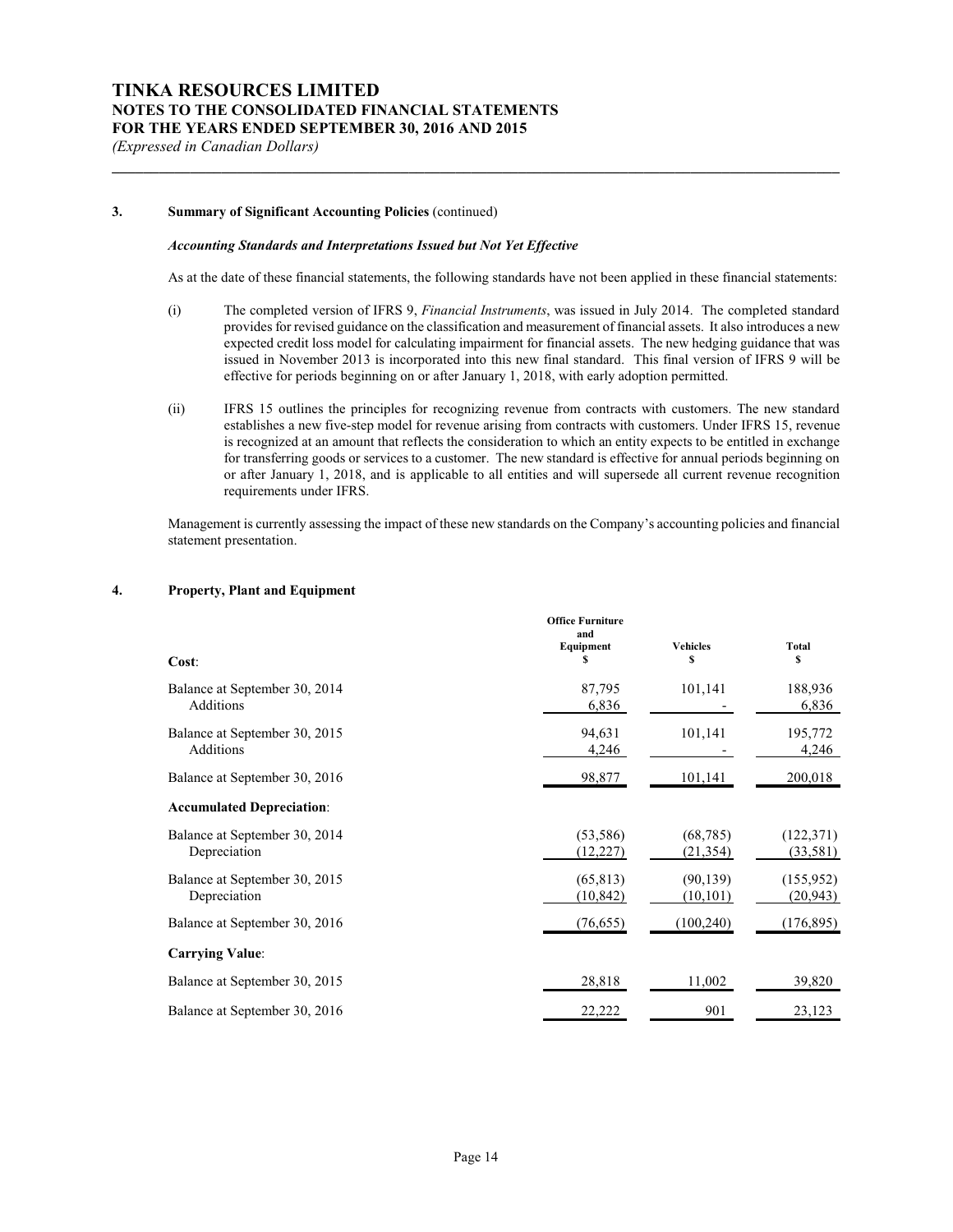## **TINKA RESOURCES LIMITED NOTES TO THE CONSOLIDATED FINANCIAL STATEMENTS FOR THE YEARS ENDED SEPTEMBER 30, 2016 AND 2015**

*(Expressed in Canadian Dollars)*

## **5. Exploration and Evaluation Assets**

|             |                            | September 30, 2016                                  |             |                           | September 30, 2015                                   |             |
|-------------|----------------------------|-----------------------------------------------------|-------------|---------------------------|------------------------------------------------------|-------------|
|             | Acquisition<br>Costs<br>\$ | <b>Deferred</b><br><b>Exploration</b><br>Costs<br>s | Total<br>\$ | Acquisition<br>Costs<br>S | <b>Deferred</b><br><b>Exploration</b><br>Costs<br>\$ | Total<br>\$ |
| Colquipucro | 338,330                    | 7,427,994                                           | 7,766,324   | 338,330                   | 7,334,699                                            | 7,673,029   |
| Ayawilca    | 310,088                    | 11,653,857                                          | 11,963,945  | 124,260                   | 8,901,243                                            | 9,025,503   |
| Other       | 7.392                      | 2,187,350                                           | 2,194,742   | 7,762                     | 2,091,664                                            | 2,099,426   |
|             | 655.810                    | 21.269.201                                          | 21.925.011  | 470.352                   | 18,327,606                                           | 18,797,958  |

**\_\_\_\_\_\_\_\_\_\_\_\_\_\_\_\_\_\_\_\_\_\_\_\_\_\_\_\_\_\_\_\_\_\_\_\_\_\_\_\_\_\_\_\_\_\_\_\_\_\_\_\_\_\_\_\_\_\_\_\_\_\_\_\_\_\_\_\_\_\_\_\_\_\_\_\_\_\_\_\_\_\_\_\_\_\_\_\_\_\_\_\_\_**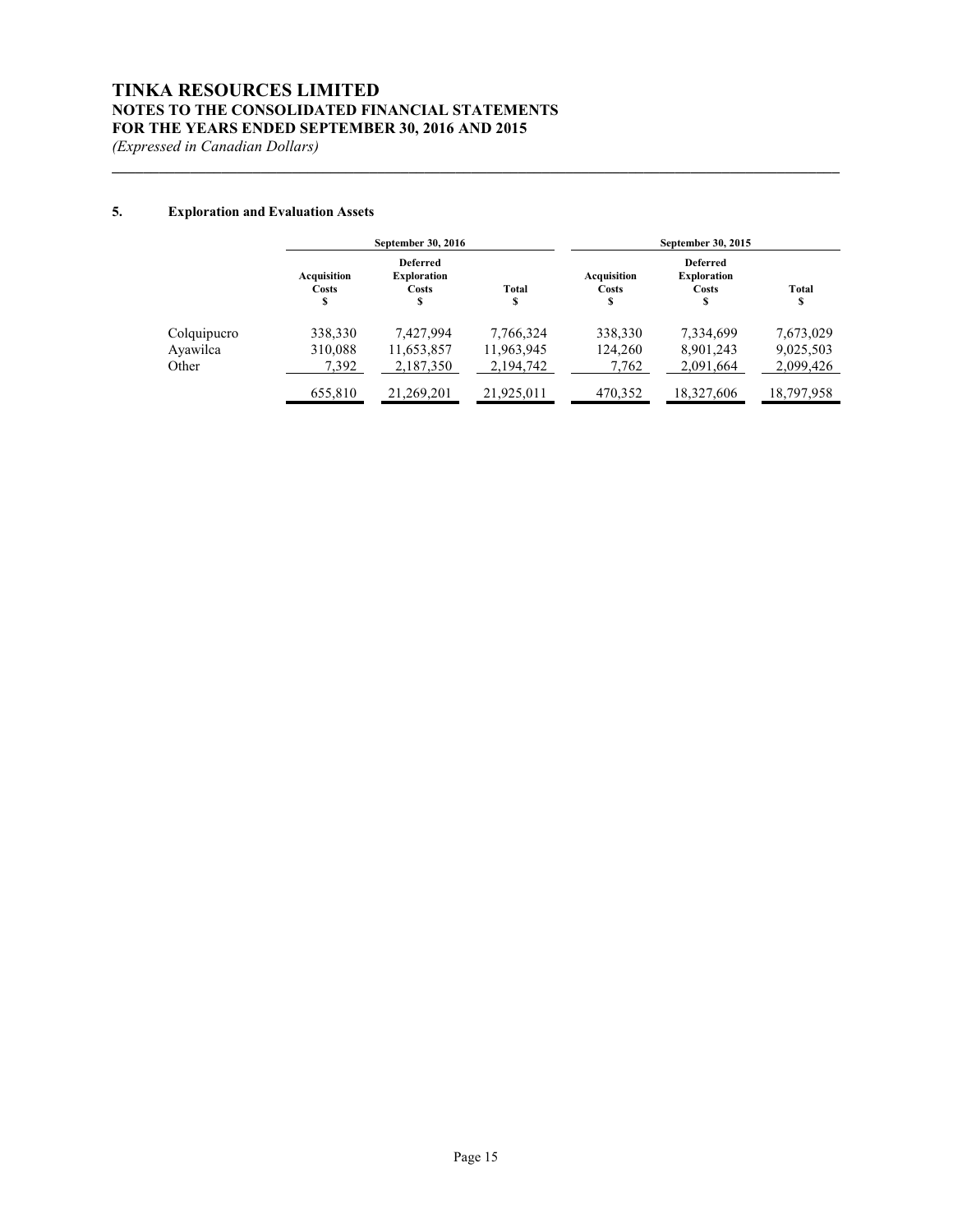## **TINKA RESOURCES LIMITED NOTES TO THE CONSOLIDATED FINANCIAL STATEMENTS FOR THE YEARS ENDED SEPTEMBER 30, 2016 AND 2015**

*(Expressed in Canadian Dollars)*

## **5. Exploration and Evaluation Assets** (continued)

|                                      | Colquipucro<br>\$ | Ayawilca<br>\$     | Other<br>\$          | <b>Total</b><br>\$ |
|--------------------------------------|-------------------|--------------------|----------------------|--------------------|
| Balance at September 30, 2014        | 6,446,442         | 5,470,314          | 1,805,357            | 13,722,113         |
| <b>Exploration costs</b>             |                   |                    |                      |                    |
| Assays                               | 23,146            | 181,224            |                      | 204,370            |
| Camp costs                           | 46,219            | 122,799            |                      | 169,018            |
| Community relations                  | 88,998            | 84,166             |                      | 173,164            |
| Consulting                           | 60,950            | 60,950             | $\overline{a}$       | 121,900            |
| Depreciation                         | 5,728             | 17,236             | ÷                    | 22,964             |
| Drilling                             | 229,812           | 1,447,792          |                      | 1,677,604          |
| Environmental                        | 13,313            | 13,490             | ÷,                   | 26,803             |
| Exploration site                     | 48,722            | 282,864            | ÷                    | 331,586            |
| Field equipment                      | 2,879             | 120,339            |                      | 123,218            |
| Fuel                                 | 35,139            | 158,097            | $\overline{a}$<br>÷, | 193,236            |
| Geological<br>Geophysics             | 57,420<br>59,519  | 182,535<br>242,335 | ÷,                   | 239,955<br>301,854 |
| Metallurgical test work              |                   | 2,916              |                      | 2,916              |
| Salaries                             | 428,356           | 396,286            | ÷.                   | 824,642            |
| Software and database management     | 23,756            | 23,756             |                      | 47,512             |
| Transportation                       | 39,561            | 168,151            |                      | 207,712            |
| Travel                               | 3,028             | 4,345              |                      | 7,373              |
| VAT incurred                         |                   |                    | 547,110              | 547,110            |
| VAT recovered                        |                   |                    | (260, 803)           | (260, 803)         |
|                                      | 1,166,546         | 3,509,281          | 286,307              | 4,962,134          |
| <b>Acquisition costs</b>             |                   |                    |                      |                    |
| Concession payments                  | 60,041            | 45,908             | 7,762                | 113,711            |
| Balance at September 30, 2015        | 7,673,029         | 9,025,503          | 2,099,426            | 18,797,958         |
| <b>Exploration costs</b>             |                   |                    |                      |                    |
| Assays                               |                   | 30,168             | ٠                    | 30,168             |
| Camp costs                           | 4,372             | 234,497            | ÷.                   | 238,869            |
| Community relations                  | 16,786            | 471,587            | $\overline{a}$       | 488,373            |
| Consulting                           | 29,758            | 29,758             | $\blacksquare$       | 59,516             |
| Depreciation                         | 177               | 12,869             | ÷.                   | 13,046             |
| Drilling                             |                   | 692,422            |                      | 692,422            |
| Environmental                        | 6,672             | 350,448            | ÷                    | 357,120            |
| Exploration site                     | 5,806             | 87,020             | $\overline{a}$       | 92,826             |
| Field equipment                      |                   | 9,373              |                      | 9,373              |
| Fuel                                 | 8,660             | 29,289             | ۰<br>÷               | 37,949             |
| Geological<br>Geophysics             |                   | 264,054<br>266,267 |                      | 264,054<br>269,814 |
| Metallurgical test work              | 3,547             | 5,425              | ÷,                   | 5,425              |
| <b>Salaries</b>                      | 5,463             | 218,617            | $\overline{a}$       | 224,080            |
| Software and database management     | 7,880             | 7,880              | $\overline{a}$       | 15,760             |
| Transportation                       | 4,174             | 42,940             |                      | 47,114             |
| VAT incurred                         |                   |                    | 304,224              | 304,224            |
|                                      | 93,295            | 2,752,614          | 304,224              | 3,150,133          |
| <b>Acquisition costs</b>             |                   |                    |                      |                    |
| Concession payments                  |                   | 185,828            |                      | 185,828            |
| Impairment                           |                   |                    | (208,908)            | (208,908)          |
| <b>Balance at September 30, 2016</b> | 7,766,324         | 11,963,945         | 2,194,742            | 21,925,011         |

**\_\_\_\_\_\_\_\_\_\_\_\_\_\_\_\_\_\_\_\_\_\_\_\_\_\_\_\_\_\_\_\_\_\_\_\_\_\_\_\_\_\_\_\_\_\_\_\_\_\_\_\_\_\_\_\_\_\_\_\_\_\_\_\_\_\_\_\_\_\_\_\_\_\_\_\_\_\_\_\_\_\_\_\_\_\_\_\_\_\_\_\_\_**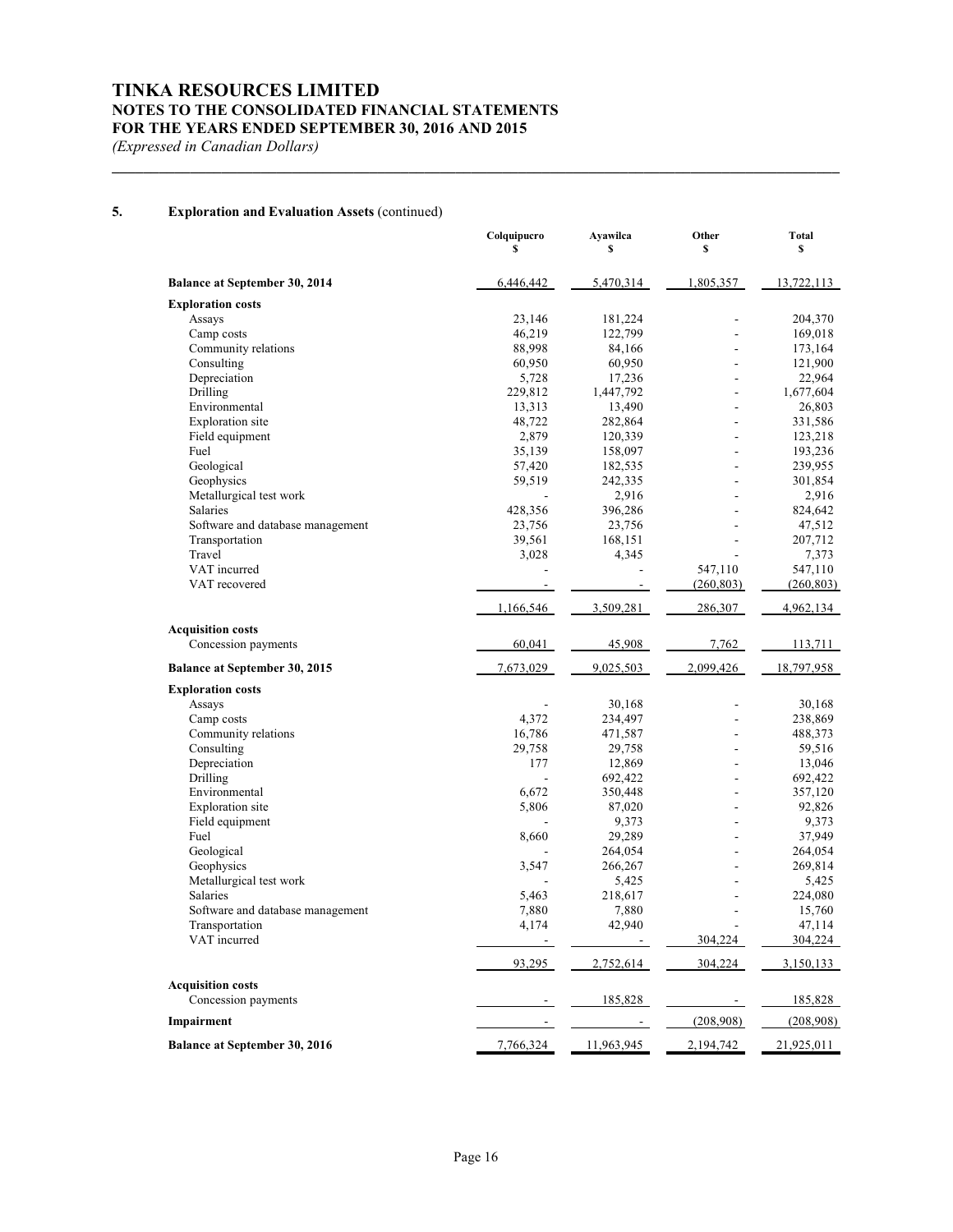#### **5. Exploration and Evaluation Assets** (continued)

#### *Colquipucro and Ayawilca Project*s

On May 27, 2004 the Company entered into an agreement (the "Sierra Alliance Agreement") with Sierra Peru Pty Ltd. ("Sierra") pursuant to which the Company staked a number of prospects in Peru. As at September 30, 2016 the Colquipucro and Ayawilca projects comprise a total of 57 mineral claims granted or under application in the Province of Daniel Alcides Carrion, Peru.

**\_\_\_\_\_\_\_\_\_\_\_\_\_\_\_\_\_\_\_\_\_\_\_\_\_\_\_\_\_\_\_\_\_\_\_\_\_\_\_\_\_\_\_\_\_\_\_\_\_\_\_\_\_\_\_\_\_\_\_\_\_\_\_\_\_\_\_\_\_\_\_\_\_\_\_\_\_\_\_\_\_\_\_\_\_\_\_\_\_\_\_\_\_**

Under the terms of the Sierra Alliance Agreement the Company will be required to issue 500,000 common shares to Sierra in the event that a positive feasibility study is prepared on either of the Colquipucro or Ayawilca projects. Sierra also retains a right to a 1% net smelter return royalty ("NSR") from any production from the Colquipucro and Ayawilca projects. The NSR can be purchased at any time for US \$1,000,000.

*Other*

During fiscal 2016 the Company recorded an impairment charge of \$208,908 relating to certain concessions and associated costs incurred in Peru. As at September 30, 2016 the Company holds two granted concessions in Peru.

Expenditures incurred by the Company in Peru are subject to Peruvian Value Added Tax ("VAT"). The VAT is included in exploration and evaluation assets as incurred. Under Peruvian law VAT paid can be used in the future to offset amounts resulting from VAT charged on sales. Under certain circumstances and subject to approval from tax authorities a Company can apply for early refund of VAT prior to generating sales. As at September 30, 2016 the Company has total VAT recoverable of \$1,937,599 (2015 - \$1,829,367). Subsequent to September 30, 2016 the Company received a VAT recovery of \$373,150.

#### **6. Share Capital**

#### (a) *Authorized Share Capital*

The Company's authorized share capital consisted of an unlimited number of common shares without par value. All issued common shares are fully paid.

- (b) *Equity Financings*
	- (i) During fiscal 2016 the Company did not complete any financings. See also Note 12(a).
	- (ii) During fiscal 2015 the Company completed a private placement financing of 33,737,093 units at a price of \$0.215 per unit for gross proceeds of \$7,253,475. Each unit was comprised of one common share of the Company and 0.375 of one 2.5 year share purchase warrant and 0.375 of one 5 year share purchase warrant. Each whole warrant is exercisable to acquire one additional common share of the Company at a price of \$0.30 as to the 2.5 year warrants and at a price of \$0.45 as to the 5 year warrants.

The Company also issued 47,500 finders units, having the same terms as the private placement units, at an ascribed value of \$10,213. The fair value of the underlying warrants to the finder's units has been estimated using the Black-Scholes option pricing model. The assumptions used were: a risk-free interest rate of 0.48% - 0.75%; expected volatility of 77.03% - 78.83%; an expected life of 2.5 years - 5.0 years; a dividend yield of 0%; and an expected forfeiture rate of 0%. The value assigned to the underlying warrants to the finder's units was \$2,410.

The Company paid \$111,175 for filing fees and legal costs.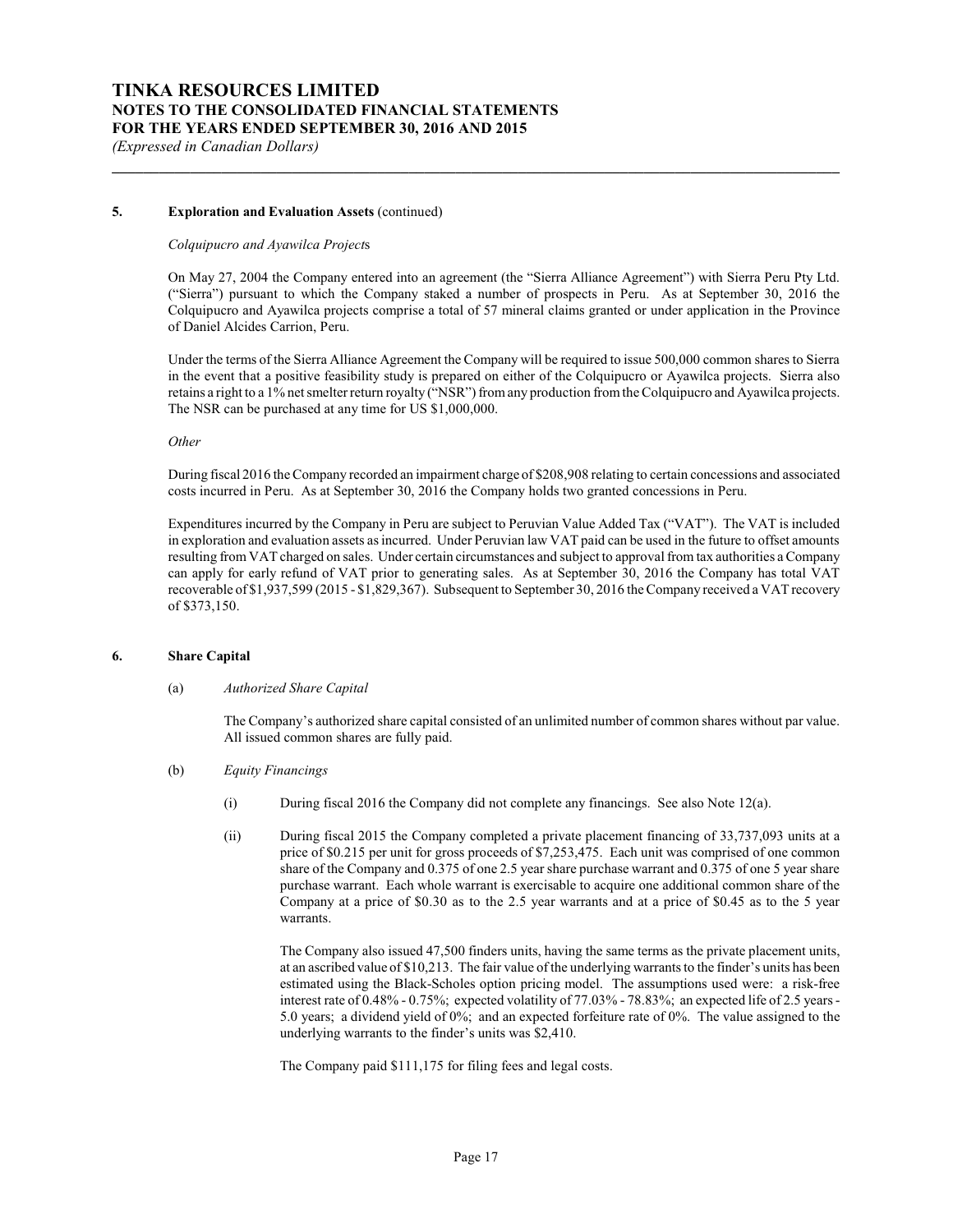#### **6. Share Capital** (continued)

#### (c) *Warrants*

A summary of the number of common shares reserved pursuant to the Company's warrants outstanding at September 30, 2016 and 2015 and the changes for the years ended on those dates is as follows:

**\_\_\_\_\_\_\_\_\_\_\_\_\_\_\_\_\_\_\_\_\_\_\_\_\_\_\_\_\_\_\_\_\_\_\_\_\_\_\_\_\_\_\_\_\_\_\_\_\_\_\_\_\_\_\_\_\_\_\_\_\_\_\_\_\_\_\_\_\_\_\_\_\_\_\_\_\_\_\_\_\_\_\_\_\_\_\_\_\_\_\_\_\_**

|                            |                | 2016                                                  |               | 2015                                                  |
|----------------------------|----------------|-------------------------------------------------------|---------------|-------------------------------------------------------|
|                            | <b>Number</b>  | Weighted<br>Average<br><b>Exercise</b><br>Price<br>\$ | <b>Number</b> | Weighted<br>Average<br><b>Exercise</b><br>Price<br>\$ |
| Balance, beginning of year | 40,143,556     | 0.37                                                  | 17,713,985    | 0.48                                                  |
| Issued                     |                | $\overline{\phantom{0}}$                              | 25,338,444    | 0.38                                                  |
| Expired                    | (14, 805, 112) | 0.37                                                  | (2,908,873)   | 1.01                                                  |
| Balance, end of year       | 25,338,444     | 0.38                                                  | 40,143,556    | 0.37                                                  |

The following table summarizes information about the number of common shares reserved pursuant to the Company's warrants outstanding and exercisable at September 30, 2016:

| <b>Number</b> | <b>Exercise Price</b><br>S | <b>Expiry Date</b> |
|---------------|----------------------------|--------------------|
| 12,669,222    | 0.30                       | November 29, 2017  |
| 12.669.222    | 0.45                       | May 29, 2020       |
| 25,338,444    |                            |                    |

#### (d) *Share Option Plan*

The Company has established a rolling share option plan (the "Plan"), in which the maximumnumber of common shares which can be reserved for issuance under the Plan is 10% of the issued and outstanding shares of the Company. The minimum exercise price of the options is set at the Company's closing share price on the day before the grant date, less allowable discounts. Options granted may be subject to vesting provisions as determined by the Board of Directors and have a maximum term of five years.

During fiscal 2016 the Company granted share options to purchase 1,180,000 (2015 - 5,470,000) common shares and recorded compensation expense of \$63,229 (2015 - \$466,678). In addition the Company also recorded share-based compensation of \$30,065 (2015 - \$60,336) on the vesting of share options which were previously granted.

The fair value of share options granted and vested during fiscal 2016 and 2015 has been estimated using the Black-Scholes option pricing model using the following assumptions:

|                          | 2016                | 2015                |
|--------------------------|---------------------|---------------------|
| Risk-free interest rate  | $0.51\% - 1.01\%$   | $0.51\% - 1.20\%$   |
| Estimated volatility     | $72.6\% - 113.82\%$ | $66.86\% - 74.12\%$ |
| Expected life            | 1 year - 3 years    | 2 years - 3 years   |
| Expected dividend yield  | $0\%$               | $0\%$               |
| Expected forfeiture rate | $0\%$               | $0\%$               |

The weighted average fair value of all share options granted and vested, using the Black-Scholes option pricing model, during fiscal 2016 was \$0.06 (2015 - \$0.09) per option.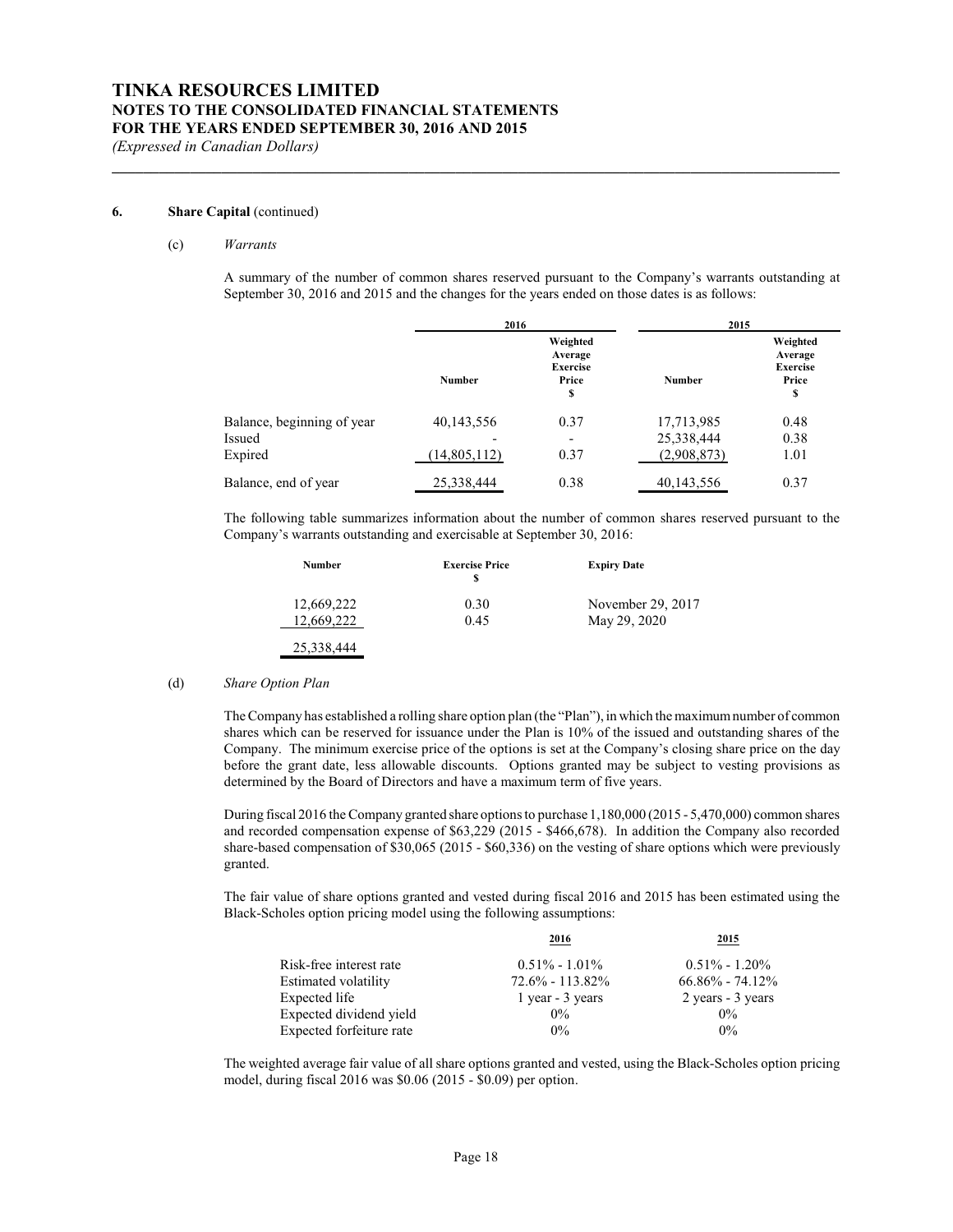#### **6. Share Capital** (continued)

Option-pricing models require the use of estimates and assumptions including the expected volatility. Changes in the underlying assumptions can materially affect the fair value estimates and, therefore, existing models do not necessarily provide reliable measure of the fair value of the Company's share options.

**\_\_\_\_\_\_\_\_\_\_\_\_\_\_\_\_\_\_\_\_\_\_\_\_\_\_\_\_\_\_\_\_\_\_\_\_\_\_\_\_\_\_\_\_\_\_\_\_\_\_\_\_\_\_\_\_\_\_\_\_\_\_\_\_\_\_\_\_\_\_\_\_\_\_\_\_\_\_\_\_\_\_\_\_\_\_\_\_\_\_\_\_\_**

A summary of the Company'sshare options at September 30, 2016 and 2015 and the changes for the years ended on those dates, is as follows:

|                            |                                            | 2016                                               |                                            | 2015                                               |
|----------------------------|--------------------------------------------|----------------------------------------------------|--------------------------------------------|----------------------------------------------------|
|                            | Number of<br><b>Options</b><br>Outstanding | Weighted<br><b>Average Exercise</b><br>Price<br>\$ | Number of<br><b>Options</b><br>Outstanding | Weighted<br><b>Average Exercise</b><br>Price<br>\$ |
| Balance, beginning of year | 10,915,000                                 | 0.37                                               | 10.499.500                                 | 0.57                                               |
| Granted                    | 1,180,000                                  | 0.25                                               | 5,470,000                                  | 0.34                                               |
| Expired                    | (1,235,000)                                | 0.65                                               | (3,091,345)                                | 0.57                                               |
| Cancelled                  |                                            | $\overline{\phantom{a}}$                           | (1,813,155)                                | 1.08                                               |
| Forfeited                  |                                            | $\overline{\phantom{a}}$                           | (150,000)                                  | 0.30                                               |
| Balance, end of year       | 10,860,000                                 | 033                                                | 10,915,000                                 | 0.37                                               |

The following table summarizes information about the share options outstanding and exercisable at September 30, 2016:

| <b>Number</b> | <b>Exercise Price</b><br>S | <b>Expiry Date</b>    |
|---------------|----------------------------|-----------------------|
| 50,000        | 0.35                       | November 30, 2016     |
| 50,000        | 0.25                       | November 30, 2016     |
| 20,000        | 0.40                       | February 20, 2017     |
| 245,000       | 0.30                       | March 21,2017         |
| 300,000       | 0.35                       | March 21, 2017        |
| 2,125,000     | 0.37                       | August 5, 2017        |
| 1,945,000     | 0.30                       | <b>August 5, 2017</b> |
| 350,000       | 0.30                       | August 31, 2017       |
| 150,000       | 0.35                       | August 31, 2017       |
| 390,000       | 0.30                       | April 20, 2018        |
| 4,105,000     | 0.35                       | June 12, 2018         |
| 530,000       | 0.25                       | November 24, 2018     |
| 400,000       | 0.25                       | April 1, 2019         |
| 200,000       | 0.25                       | July 25,2019          |
| 10,860,000    |                            |                       |

The weighted average remaining contractual life of the outstanding share options at September 30, 2016 was 1.30 years.

See also Notes 12(b) and 12(c).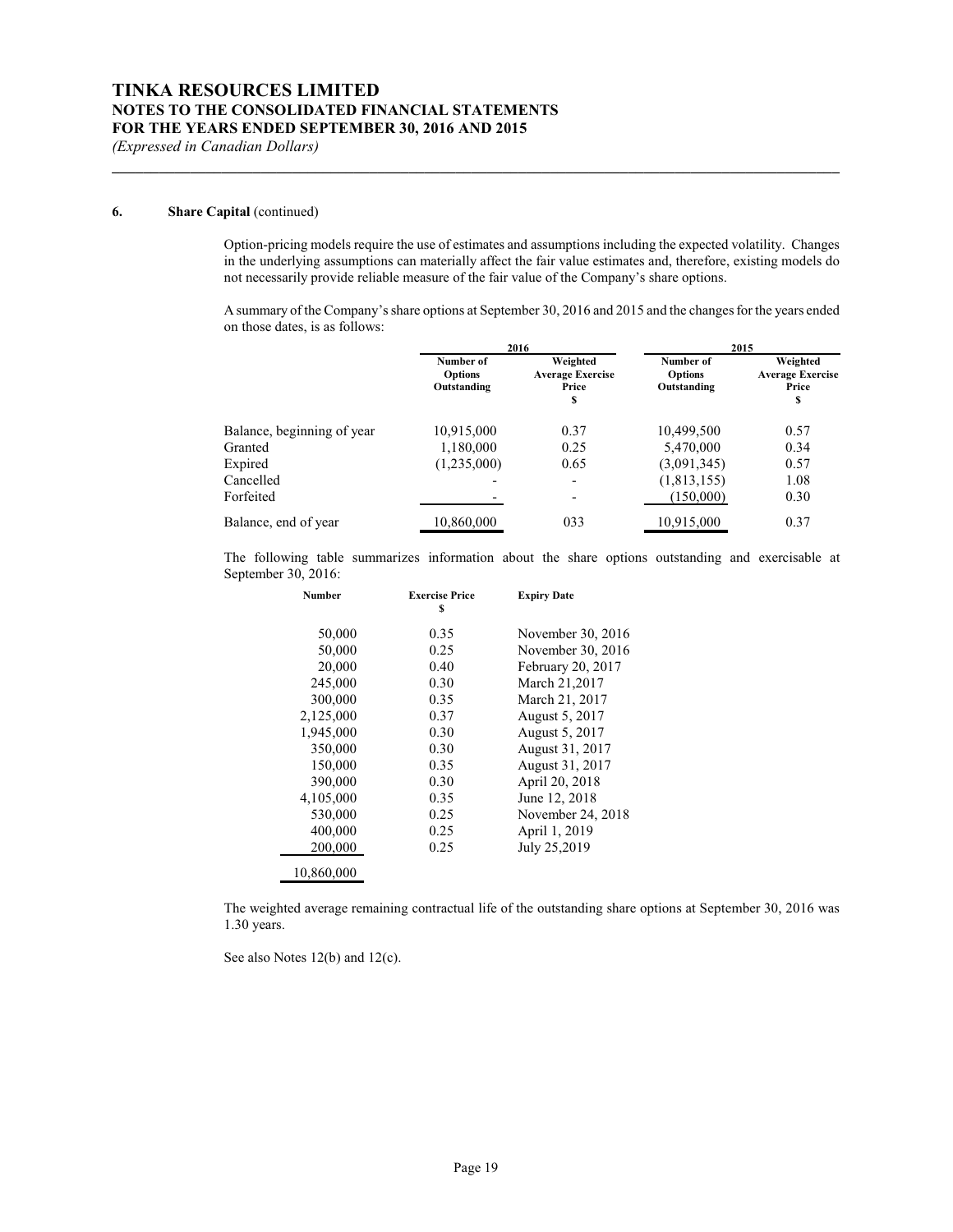#### **7. Related Party Disclosures**

A number of key management personnel, or their related parties, hold positions in other entities that result in them having control or significant influence over the financial or operating policies of those entities. Certain of these entities transacted with the Company during the reporting period.

**\_\_\_\_\_\_\_\_\_\_\_\_\_\_\_\_\_\_\_\_\_\_\_\_\_\_\_\_\_\_\_\_\_\_\_\_\_\_\_\_\_\_\_\_\_\_\_\_\_\_\_\_\_\_\_\_\_\_\_\_\_\_\_\_\_\_\_\_\_\_\_\_\_\_\_\_\_\_\_\_\_\_\_\_\_\_\_\_\_\_\_\_\_**

#### (a) *Transactions with Key Management Personnel*

During fiscal 2016 the Company recognized a total of \$470,345 (2015 - \$683,232) for compensation with respect to the Company's Chief Executive Officer ("CEO"), current and former Vice-Presidents of Exploration ("VPE") and Chief Financial Officer ("CFO") as follows:

|                                 | 2016<br>\$ | 2015<br>\$ |
|---------------------------------|------------|------------|
| Management fees - CEO           | 220,000    | 220,000    |
| Professional fees - CFO         | 30,000     | 30,000     |
| Professional fees - current VPE | 190.280    | 72,906     |
| Professional fees - former VPE  |            | 120,000    |
| Share-based compensation        | 30,065     | 240,326    |
|                                 | 470.345    | 683.232    |

During fiscal 2016 the Company expensed \$220,000 (2015 - \$220,000) to management fees, \$106,112 (2015 - \$126,063) to professional fees and \$30,065 (2015 - \$240,326) for share-based compensation. In addition the Company capitalized \$114,168 (2015 - \$96,843) to exploration and evaluation assets.

#### (b) *Transactions with Other Related Parties*

(i) The following amounts were incurred with respect to the Company's non-management current and former directors of the Company:

|                          | 2016<br>s | 2015<br>\$ |
|--------------------------|-----------|------------|
| Professional fees        | 42,000    | 48,000     |
| Share-based compensation | 29.956    | 79,275     |
|                          | 71,956    | 127,275    |

As at September 30, 2016, \$8,000 (2015 - \$2,000) remained unpaid and has been included in accounts payable and accrued liabilities.

- (ii) During fiscal 2016 the Company incurred a total of \$32,100 (2015 \$39,225) with Chase Management Ltd. ("Chase"), a private corporation owned by the CFO of the Company, for accounting and administrative services provided byChase personnel, excluding the CFO, and \$4,020 (2015 - \$4,020) for rent. As at September 30, 2016, \$6,170 (2015 - \$5,470) remained unpaid and has been included in accounts payable and accrued liabilities.
- (c) The Company shares personnel, office and other costs with a public company with certain common directors. During fiscal 2016 the Company incurred \$19,345 (2015 - \$34,241) for expenses. As at September 30, 2016, \$337 (2015 - \$3,960) remained unpaid and has been included in accounts payable and accrued liabilities.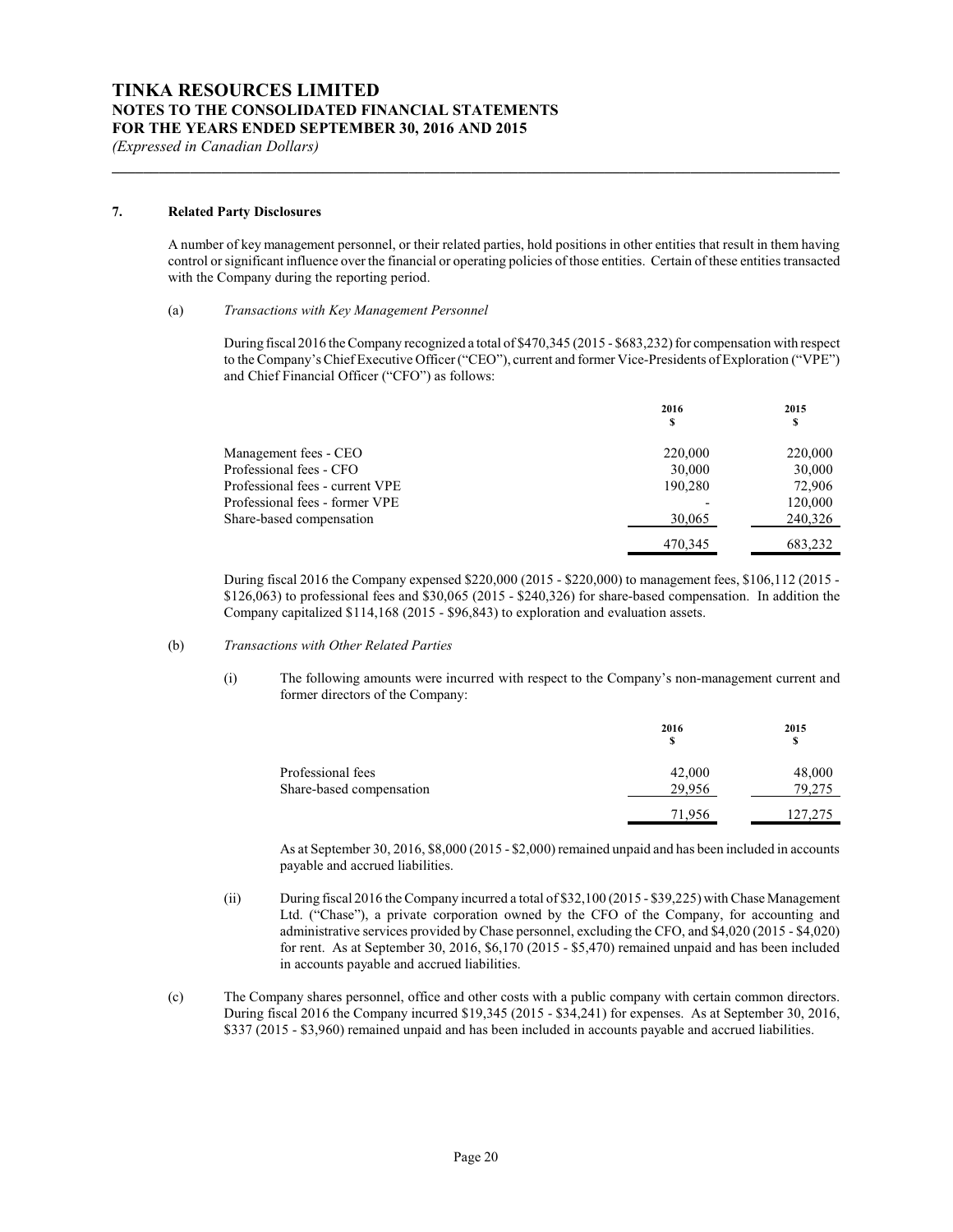#### **8. Income Taxes**

The income tax effects of temporary differences and unused tax losses that give rise to significant components of deferred income tax assets and liabilities are as follows:

**\_\_\_\_\_\_\_\_\_\_\_\_\_\_\_\_\_\_\_\_\_\_\_\_\_\_\_\_\_\_\_\_\_\_\_\_\_\_\_\_\_\_\_\_\_\_\_\_\_\_\_\_\_\_\_\_\_\_\_\_\_\_\_\_\_\_\_\_\_\_\_\_\_\_\_\_\_\_\_\_\_\_\_\_\_\_\_\_\_\_\_\_\_**

|                                                                            | 2016<br>S   | 2015<br>s   |
|----------------------------------------------------------------------------|-------------|-------------|
| Deferred income tax assets (liabilities):                                  |             |             |
| Losses available for future periods                                        | 8,582,400   | 8,052,400   |
| Tax basis of property, plant and equipment in excess of net book value     | 5,500       | 5,300       |
| Net book value of exploration and evaluation assets in excess of tax basis | (5,185,500) | (4,286,800) |
| Other                                                                      | 99,800      | 136,200     |
|                                                                            | 3,490,500   | 3,907,100   |
| Valuation allowance for deferred income tax assets                         | (3,490,500) | (3,907,100) |
|                                                                            |             |             |

The recovery of income taxes shown in the statements of comprehensive loss and deficit differ from the amounts obtained by applying statutory rates to the loss before provision for income taxes due to the following:

|                                                         | 2016<br>S | 2015<br>\$ |
|---------------------------------------------------------|-----------|------------|
| Income tax rate reconciliation                          |           |            |
| Combined federal and provincial income tax rate         | $26.0\%$  | $26.0\%$   |
| Expected income tax recovery                            | (444,800) | (439,600)  |
| Permanent differences                                   | (11,500)  | 83,600     |
| Effect of different income tax rates in Peru and Canada | 33,500    | 24,100     |
| Change in valuation allowance                           | 422,800   | 331,900    |

As at September 30, 2016 the Company has non-capital losses of approximately \$8,309,800 (2015 - \$7,779,700), capital losses of approximately \$329,100 (2015 - \$329,100) and tax pools of approximately \$769,300 (2015 - \$914,700) carried forward for Canadian income tax purposes and are available to reduce Canadian taxable income in future years. The noncapital losses expire commencing 2026 through 2036. The capital losses and tax pools can be carried forward indefinitely.

- -

The Company also has non-capital losses of approximately \$21,406,200 (2015 - \$20,098,800) for Peruvian income tax purposes, which are available for application against future taxable income. These non-capital losses expire commencing December 31, 2016 through December 31, 2021.

Future income tax benefits which may arise as a result of these losses have not been recognized in the financial statements as their realization is unlikely.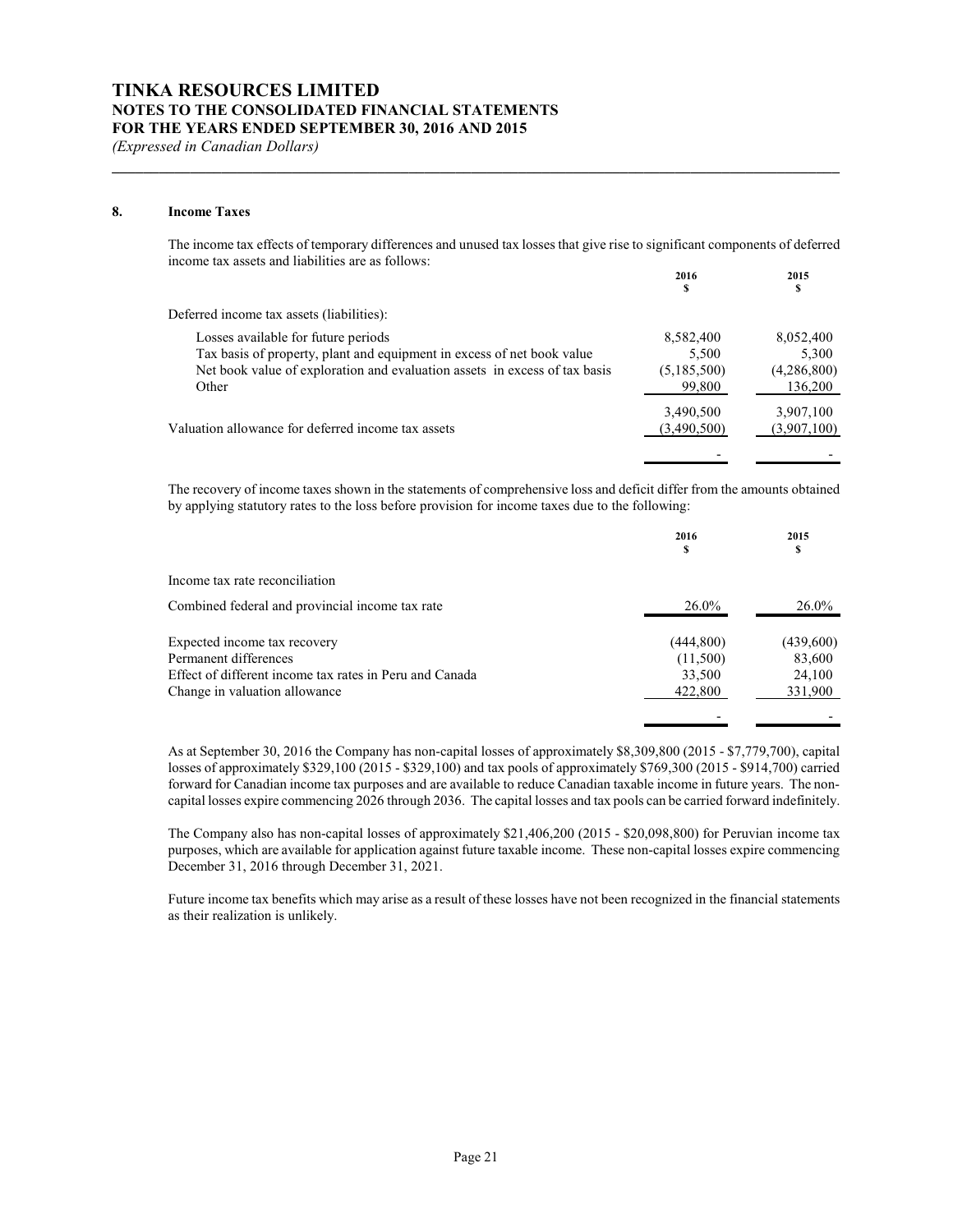#### **9. Segmented Information**

Substantially all of the Company's operations are in one industry, the exploration for precious metals. Management reviews the financial results according to expenditures by property. The Company's mineral properties are located in Peru and its corporate assets are located in Canada. The Company is in the exploration stage and, accordingly, has no reportable segment revenues or operating results.

**\_\_\_\_\_\_\_\_\_\_\_\_\_\_\_\_\_\_\_\_\_\_\_\_\_\_\_\_\_\_\_\_\_\_\_\_\_\_\_\_\_\_\_\_\_\_\_\_\_\_\_\_\_\_\_\_\_\_\_\_\_\_\_\_\_\_\_\_\_\_\_\_\_\_\_\_\_\_\_\_\_\_\_\_\_\_\_\_\_\_\_\_\_**

|                                   |                          | September 30, 2016                               |                   |
|-----------------------------------|--------------------------|--------------------------------------------------|-------------------|
|                                   | Corporate<br>Canada<br>S | <b>Mineral</b><br><b>Operations</b><br>Peru<br>S | Total<br>S        |
| Current assets                    | 1,751,140                | 82,789                                           | 1,833,929         |
| Exploration and evaluation assets |                          | 21,925,011                                       | 21,925,011        |
| Property, plant and equipment     | 3,707                    | 19,416                                           | 23,123            |
|                                   | 1,754,847                | 22,027,216                                       | 23,782,063        |
|                                   |                          |                                                  |                   |
|                                   |                          | September 30, 2015                               |                   |
|                                   | Corporate<br>Canada<br>S | <b>Mineral</b><br><b>Operations</b><br>Peru<br>S | <b>Total</b><br>S |
| Current assets                    | 6,253,967                | 716,719                                          | 6,970,686         |
| Exploration and evaluation assets |                          | 18,797,958                                       | 18,797,958        |
| Property, plant and equipment     | 3,155                    | 36,665                                           | 39,820            |

#### **10. Financial Instruments and Risk Management**

#### *Categories of Financial Assets and Financial Liabilities*

Financial instruments are classified into one of the following five categories: fair value through profit or loss ("FVTPL"); held-to-maturity investments; loans and receivables; available-for-sale, and other financial liabilities. The carrying values of the Company's financial instruments are classified into the following categories:

| <b>Financial Instrument</b>              | Category                    | September 30,<br>2016 | September 30,<br>2015 |
|------------------------------------------|-----------------------------|-----------------------|-----------------------|
| Cash                                     | <b>FVTPL</b>                | 1,765,069             | 6,912,872             |
| Amounts receivable                       | Loans and receivables       | 5.073                 | 11,077                |
| Accounts payable and accrued liabilities | Other financial liabilities | (142.149)             | (550, 975)            |

The Company's financial instruments recorded at fair value require disclosure about how the fair value was determined based on significant levels of inputs described in the following hierarchy:

Level 1 - Quoted prices are available in active markets for identical assets or liabilities as of the reporting date. Active markets are those in which transactions occur in sufficient frequency and value to provide pricing information on an ongoing basis.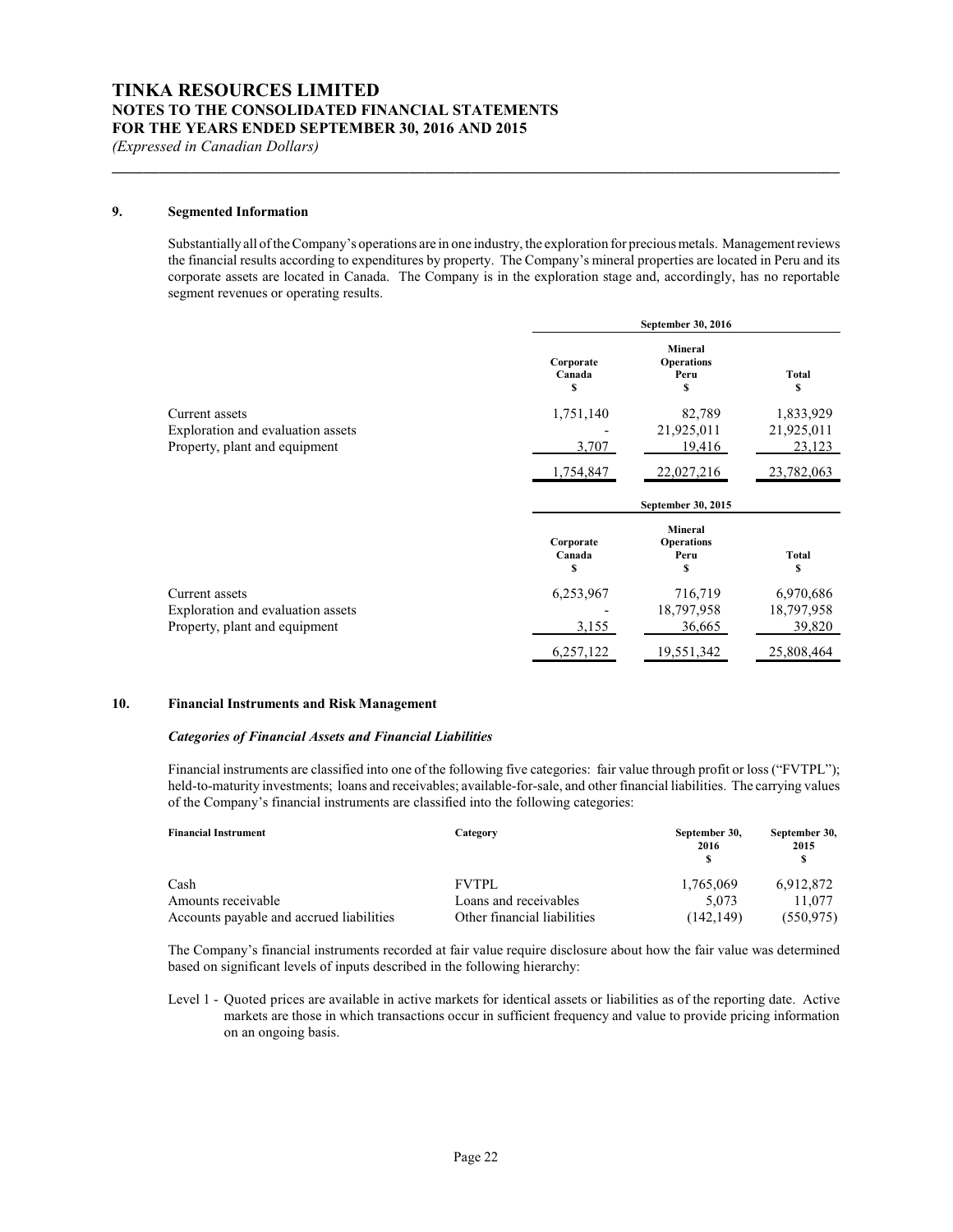#### **10. Financial Instruments and Risk Management** (continued)

Level 2 - Pricing inputs are other than quoted prices in active markets included in Level 1. Prices in Level 2 are either directly or indirectly observable as of the reporting date. Level 2 valuations are based on inputs including quoted forward prices for commodities, time value and volatility factors, which can be substantially observed or corroborated in the market place.

**\_\_\_\_\_\_\_\_\_\_\_\_\_\_\_\_\_\_\_\_\_\_\_\_\_\_\_\_\_\_\_\_\_\_\_\_\_\_\_\_\_\_\_\_\_\_\_\_\_\_\_\_\_\_\_\_\_\_\_\_\_\_\_\_\_\_\_\_\_\_\_\_\_\_\_\_\_\_\_\_\_\_\_\_\_\_\_\_\_\_\_\_\_**

Level 3 - Valuations in this level are those with inputs for the asset or liability that are not based on observable market data.

The recorded amounts for amounts receivable and accounts payable and accrued liabilities approximate their fair value due to their short-term nature. The Company's fair value of cash under the fair value hierarchy is measured using Level 1 inputs.

The Company's risk exposures and the impact on the Company's financial instruments are summarized below:

#### *Credit Risk*

Credit risk is the risk of loss associated with a counterparty's inability to fulfill its payment obligations. The Company's credit risk is primarily attributable to cash and amounts receivable. Management believes that the credit risk concentration with respect to financial instruments included in cash and amounts receivable is remote.

#### *Liquidity Risk*

Liquidity risk is the risk that the Company will not have the resources to meet its obligations as they fall due. The Company manages this risk by closelymonitoring cash forecasts and managing resources to ensure that it will have sufficient liquidity to meet its obligations. All of the Company's financial liabilities are classified as current and are anticipated to mature within the next fiscal period. The following table is based on the contractual maturity dates of financial assets and the earliest date on which the Company can be required to settle financial liabilities.

|                                          |                             | Contractual Maturity Analysis at September 30, 2016        |                        |                       |             |
|------------------------------------------|-----------------------------|------------------------------------------------------------|------------------------|-----------------------|-------------|
|                                          | Less than<br>3 Months<br>\$ | $3 - 12$<br><b>Months</b><br>\$                            | $1 - 5$<br>Years<br>\$ | Over<br>5 Years<br>\$ | Total<br>S  |
| Cash                                     | 1,765,069                   |                                                            |                        |                       | 1,765,069   |
| Amounts receivable                       | 5,073                       |                                                            |                        |                       | 5,073       |
| Accounts payable and accrued liabilities | (142, 149)                  |                                                            |                        | ٠                     | (142, 149)  |
|                                          |                             | <b>Contractual Maturity Analysis at September 30, 2015</b> |                        |                       |             |
|                                          | Less than<br>3 Months<br>\$ | $3 - 12$<br><b>Months</b><br>\$                            | $1 - 5$<br>Years<br>S  | Over<br>5 Years<br>S  | Total<br>\$ |
| Cash                                     | 6,912,872                   |                                                            |                        | ٠                     | 6,912,872   |
| Amounts receivable                       | 11,077                      |                                                            |                        |                       | 11,077      |
| Accounts payable and accrued liabilities | (550, 975)                  |                                                            |                        |                       | (550, 975)  |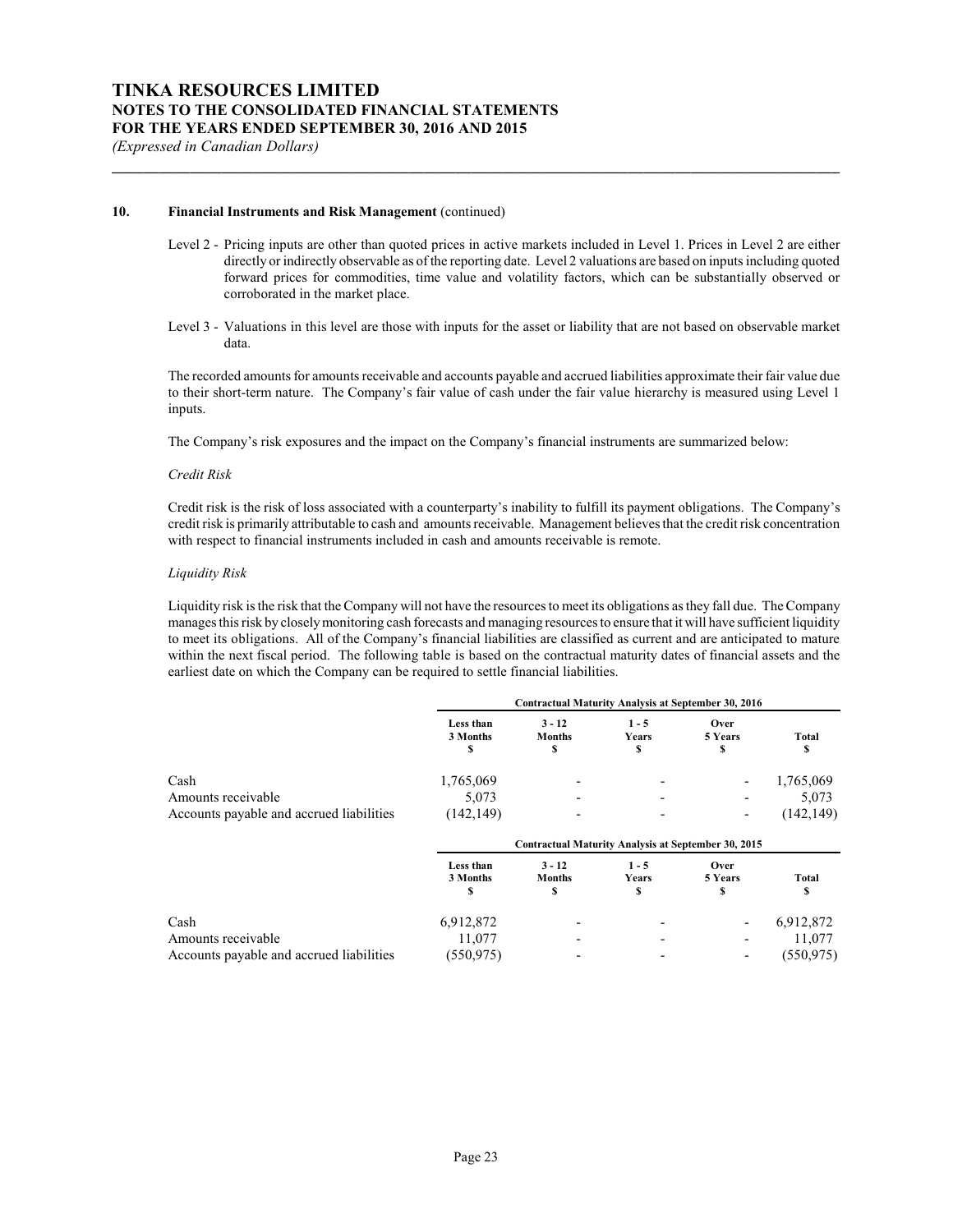#### **10. Financial Instruments and Risk Management** (continued)

#### *Market Risk*

Market risk is the risk of loss that may arise from changes in market factors such as interest rates, foreign exchange rates, and commodity and equity prices. These fluctuations may be significant.

**\_\_\_\_\_\_\_\_\_\_\_\_\_\_\_\_\_\_\_\_\_\_\_\_\_\_\_\_\_\_\_\_\_\_\_\_\_\_\_\_\_\_\_\_\_\_\_\_\_\_\_\_\_\_\_\_\_\_\_\_\_\_\_\_\_\_\_\_\_\_\_\_\_\_\_\_\_\_\_\_\_\_\_\_\_\_\_\_\_\_\_\_\_**

#### (a) Interest Rate Risk

The Company is exposed to interest rate risk to the extent that the cash bear floating rates of interest. The interest rate risk on cash and on the Company's obligations are not considered significant.

#### (b) Foreign Currency Risk

The Company has operations in Canada and Peru which are subject to foreign currency fluctuations. The Company's operating expenses are incurred in Canadian Dollars and Peruvian Nuevo Soles and the fluctuation of the Canadian dollar in relation to other currencies will have an impact upon the profitability of the Company and may also affect the value of the Company's assets and the amount of shareholders' equity. The Company also maintains a US Dollar bank account with a Canadian bank. The Company has not entered into any agreements or purchased any instruments to hedge possible currency risks. At September 30, 2016, 1 Canadian Dollar was equal to 2.58 Peruvian Nuevo Soles and 0.76 US Dollar.

Balances are as follows:

|                                          | Peruvian<br><b>Nuevo Soles</b> | US<br><b>Dollars</b>     | CDN <sub>S</sub><br>Equivalent |
|------------------------------------------|--------------------------------|--------------------------|--------------------------------|
| Cash                                     | 182,238                        | 159,515                  | 279,866                        |
| Amounts receivable                       | 13,090                         | $\overline{\phantom{a}}$ | 5,073                          |
| Accounts payable and accrued liabilities | (271, 447)                     | (38)                     | (105, 254)                     |
|                                          | (76,119)                       | 159.477                  | 179,685                        |

Based on the net exposures as of September 30, 2016 and, assuming that all other variables remain constant, a 10% fluctuation on the Canadian Dollar against the Peruvian Nuevo Soles and US Dollar would result in an increase or decrease of approximately \$16,500.

#### *Capital Management*

The Company manages its capital structure and makes adjustments to it, based on the funds available to the Company, in order to support the acquisition and exploration of mineral properties. The Board of Directors does not establish quantitative return on capital criteria for management, but rather relies on the expertise of the Company's management to sustain future development of the business. The Company defines capital that it manages as share capital and cash. The Company will continue to assess new properties and seek to acquire an interest in additional properties if it feels there is sufficient geologic or economic potential and if it has adequate financial resources to do so. Management reviews its capital management approach on an ongoing basis and believes that this approach, given the relative size of the Company, is reasonable.